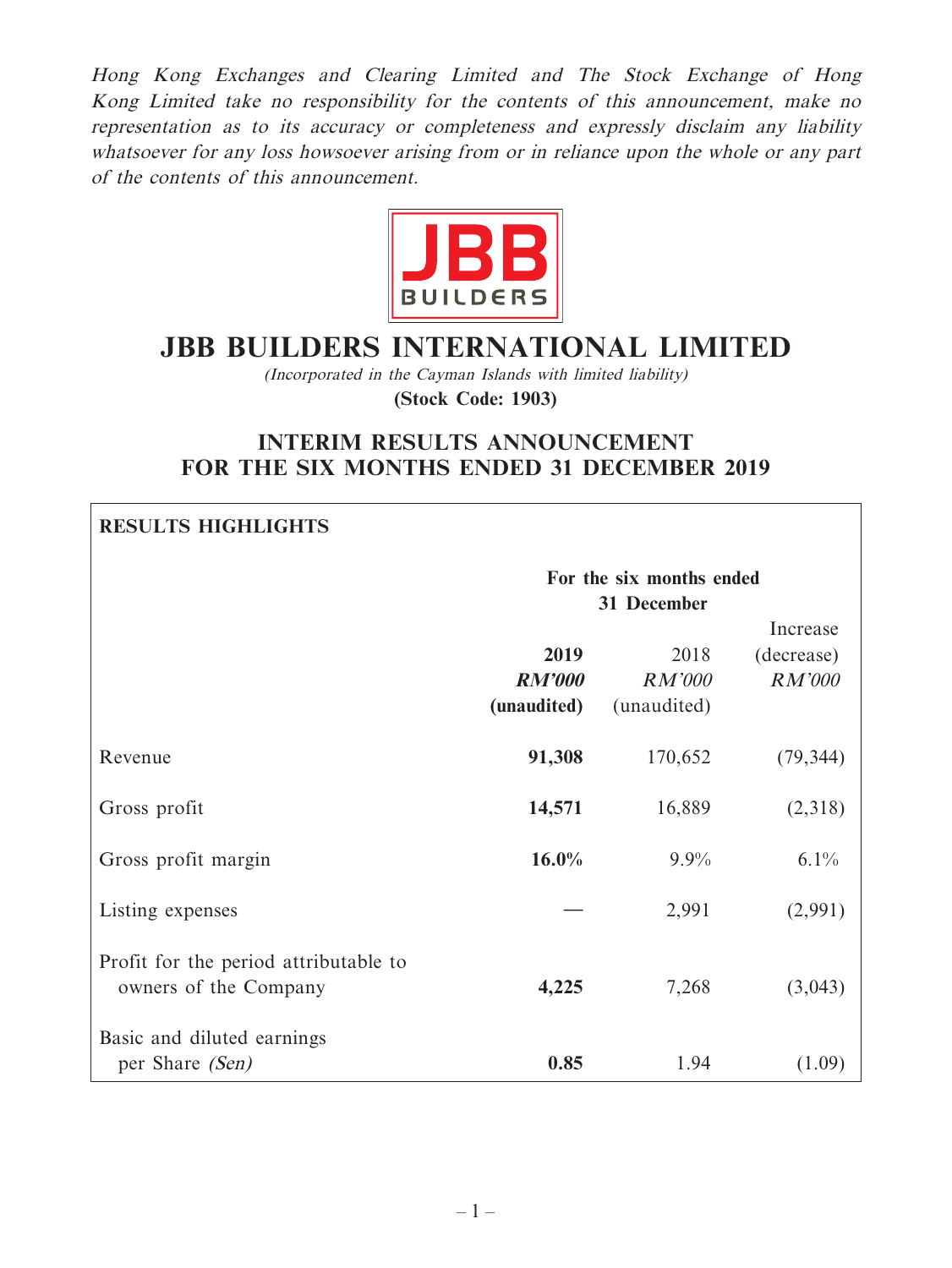### **INTERIM RESULTS**

The board (the "**Board**") of directors (the "**Directors**") of JBB Builders International Limited (the "**Company**") is pleased to announce the unaudited condensed consolidated interim financial results of the Company and its subsidiaries (collectively, the "**Group**") for the six months ended 31 December 2019 together with the comparative figures for the six months ended 31 December 2018. All amounts set out in this announcement are expressed in Ringgit Malaysia ("**RM**") unless otherwise indicated.

# **CONDENSED CONSOLIDATED STATEMENT OF PROFIT OR LOSS AND OTHER COMPREHENSIVE INCOME**

FOR THE SIX MONTHS ENDED 31 DECEMBER 2019

|                                                                                                                                         |                     | For the six months ended<br><b>31 December</b> |                         |  |
|-----------------------------------------------------------------------------------------------------------------------------------------|---------------------|------------------------------------------------|-------------------------|--|
|                                                                                                                                         |                     | 2019                                           | 2018                    |  |
|                                                                                                                                         | <b>Notes</b>        | <b>RM'000</b><br>(unaudited)                   | RM'000<br>(unaudited)   |  |
| Revenue<br>Direct costs                                                                                                                 | $\overline{4}$      | 91,308<br>(76, 737)                            | 170,652<br>(153,763)    |  |
| <b>Gross profit</b><br>Other revenue<br>Other net income<br>(Allowance)/reversal for impairment loss on                                 | $\mathcal{S}$<br>5  | 14,571<br>1,224<br>179                         | 16,889<br>1,270<br>316  |  |
| trade receivables and contract assets<br>General and administrative expenses                                                            | 6(c)                | (2,226)<br>(8, 374)                            | 957<br>(7,982)          |  |
| <b>Profit from operations</b><br>Share of loss of a joint venture<br>Finance costs                                                      | 6(a)                | 5,374<br>(9)<br>(79)                           | 11,450<br>(80)<br>(108) |  |
| <b>Profit before taxation</b><br>Income tax expenses                                                                                    | 6<br>$\overline{7}$ | 5,286<br>(2,105)                               | 11,262<br>(3, 536)      |  |
| Profit for the period                                                                                                                   |                     | 3,181                                          | 7,726                   |  |
| Other comprehensive (loss) for the period<br>Items that will not be reclassified to profit or loss:<br>Currency translation differences |                     | (384)                                          | (195)                   |  |
| Total comprehensive income for the period                                                                                               |                     | 2,797                                          | 7,531                   |  |
| Profit/(loss) for the period attributable to:<br>Owners of the Company<br>Non-controlling interests                                     |                     | 4,225<br>(1,044)<br>3,181                      | 7,268<br>458<br>7,726   |  |
|                                                                                                                                         |                     |                                                |                         |  |
| Total comprehensive income/(loss) attributable to:<br>Owners of the Company<br>Non-controlling interests                                |                     | 3,841<br>(1,044)                               | 7,073<br>458            |  |
|                                                                                                                                         |                     | 2,797                                          | 7,531                   |  |
| Earnings per share (Sen per share)<br>- Basic<br>– Diluted                                                                              | 9                   | 0.85<br>0.85                                   | 1.94<br>1.94            |  |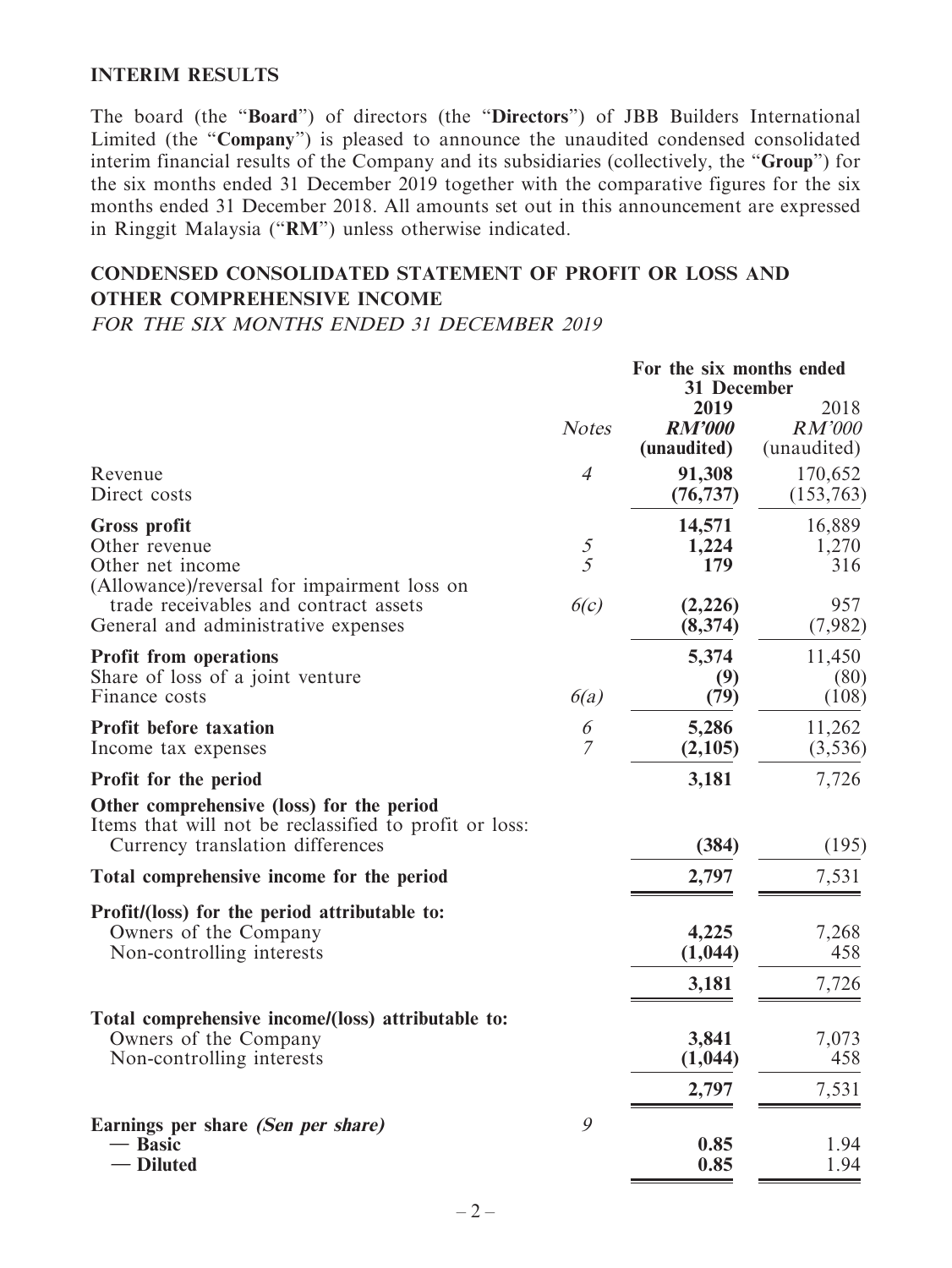# **CONDENSED CONSOLIDATED STATEMENT OF FINANCIAL POSITION** AS AT 31 DECEMBER 2019

|                                                                                                                                                                                                    | <b>Notes</b>   | 31 December<br>2019<br><b>RM'000</b><br>(unaudited)     | 30 June<br>2019<br><b>RM'000</b><br>(audited)   |
|----------------------------------------------------------------------------------------------------------------------------------------------------------------------------------------------------|----------------|---------------------------------------------------------|-------------------------------------------------|
| <b>Non-current assets</b><br>Property, plant and equipment<br>Investment properties                                                                                                                | 10<br>10       | 6,738<br>3,300                                          | 9,068<br>3,300                                  |
| Interest in a joint venture<br>Deposit and prepayment for a life insurance policy<br>Deferred tax assets                                                                                           | 11             | 326<br>401<br>711                                       | 335<br>318                                      |
|                                                                                                                                                                                                    |                | 11,476                                                  | 13,021                                          |
| <b>Current assets</b><br>Trade and other receivables<br>Contract assets<br>Tax recoverable<br>Fixed deposits with maturity over three months<br>Pledged bank deposits<br>Cash and cash equivalents | 12<br>13       | 129,173<br>47,014<br>2,939<br>5,000<br>6,964<br>105,646 | 105,440<br>102,282<br>2,528<br>5,593<br>114,638 |
|                                                                                                                                                                                                    |                | 296,736                                                 | 330,481                                         |
| <b>Current liabilities</b><br>Trade and other payables<br>Contract liabilities<br>Bank loan<br>Lease liabilities<br>Provision for taxation                                                         | 14<br>13<br>15 | 162,059<br>781<br>5,882<br>868<br>2,111                 | 199,628<br>89<br>501<br>1,191<br>2,174          |
|                                                                                                                                                                                                    |                | 171,701                                                 | 203,583                                         |
| Net currents assets                                                                                                                                                                                |                | 125,035                                                 | 126,898                                         |
| <b>Total assets less current liabilities</b>                                                                                                                                                       |                | 136,511                                                 | 139,919                                         |
| <b>Non-current liabilities</b><br>Lease liabilities<br>Deferred tax liabilities                                                                                                                    |                | 872<br>39                                               | 1,155<br>626                                    |
|                                                                                                                                                                                                    |                | 911                                                     | 1,781                                           |
| Net assets                                                                                                                                                                                         |                | 135,600                                                 | 138,138                                         |
| <b>Capital and reserves</b><br>Share capital<br>Reserves                                                                                                                                           | 16             | 2,672<br>121,770                                        | 2,672<br>123,264                                |
| Total equity attributable to owners of the Company<br>Non-controlling interests                                                                                                                    |                | 124,442<br>11,158                                       | 125,936<br>12,202                               |
|                                                                                                                                                                                                    |                | 135,600                                                 | 138,138                                         |

Note: The Group has initially applied HKFRS 16 at 1 July 2019 using the modified retrospective approach. Under this approach, the comparative information is not restated. See Note 3(c).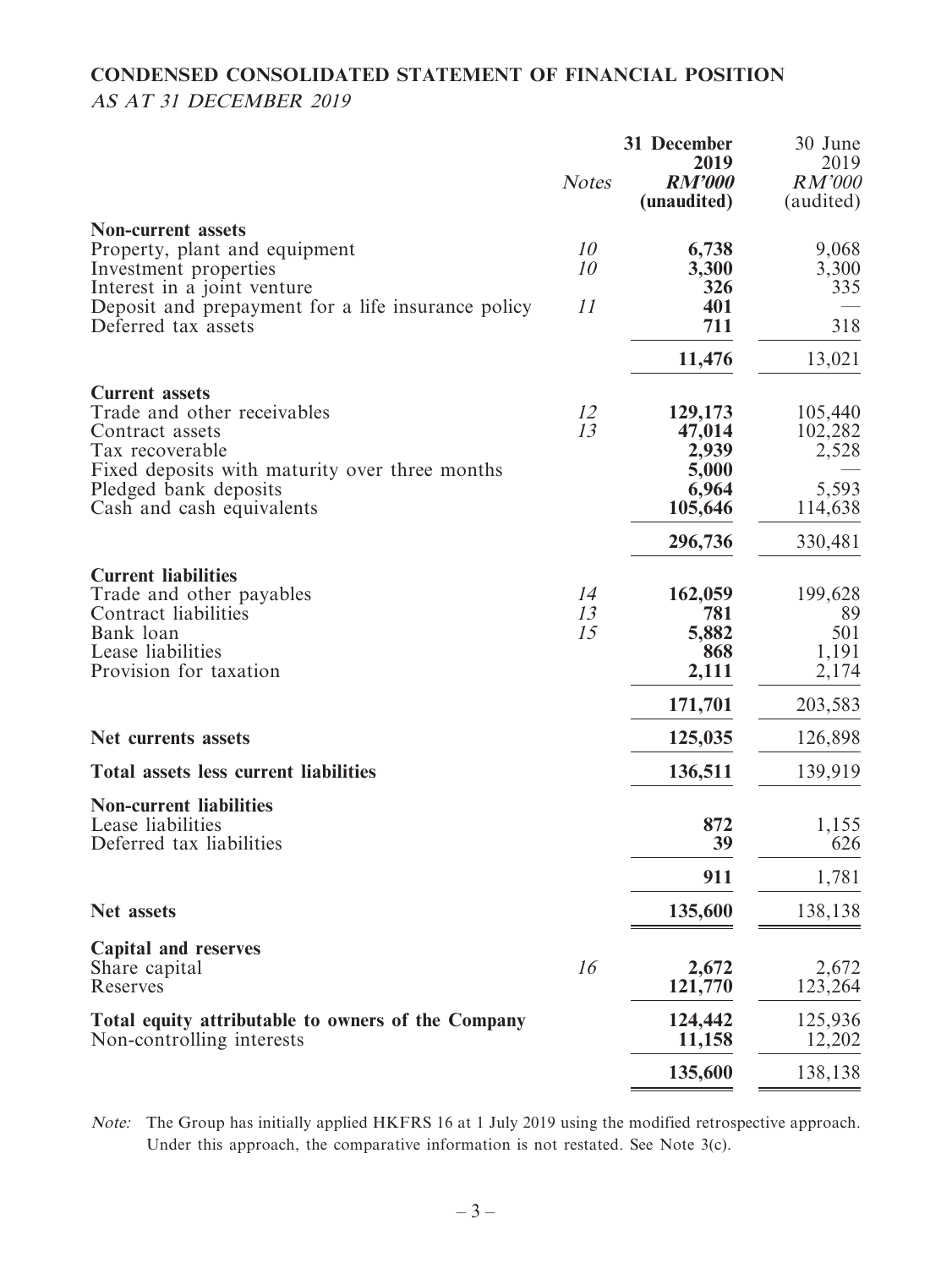# **NOTES TO THE CONDENSED CONSOLIDATED FINANCIAL STATEMENTS** FOR THE SIX MONTHS ENDED 31 DECEMBER 2019

#### **1. GENERAL INFORMATION**

The Company was incorporated in the Cayman Islands as an exempted company with limited liabilities on 30 April 2018 under the Companies Law (Cap. 22) (Law 3 of 1961, as consolidated and revised) of the Cayman Islands. The Company's registered address is located at Cricket Square, Hutchins Drive, P.O. Box 2681, Grand Cayman KY1-1111, Cayman Islands. The principal place of business of the Company is located at Room 1222, 12/F, Soundwill Plaza II — Midtown, 1–29 Tang Lung Street, Causeway Bay, Hong Kong.

The ordinary shares of the Company (the "**Share**") were listed on the Main Board of The Stock Exchange of Hong Kong Limited (the "**Stock Exchange**") on 10 May 2019 (the "**Listing**").

The Company is an investment holding company and the Company's subsidiaries are principally engaged in the provision of marine construction services and building and infrastructure services. As at 31 December 2019, the Company is ultimately controlled by Dato' Ng Say Piyu and Datin Ngooi Leng Swee (the "**Controlling Shareholders**"), who have entered into a concert party deed on 16 May 2018.

#### **2. BASIS OF PREPARATION**

The condensed consolidated financial statements for the six months ended 31 December 2019 comprise the Company and its subsidiaries (together referred to as the "**Group**") and the Group's interest in a joint venture.

The condensed consolidated financial statements have been prepared in accordance with HKAS 34 "Interim Financial Reporting" issued by the Hong Kong Institute of Certified Public Accountants ("**HKICPA**") as well as with the applicable disclosure requirements of Appendix 16 to the Rules Governing the Listing of Securities on the Stock Exchange (the "**Listing Rules**").

The condensed consolidated financial statements should be read in conjunction with the annual financial statements of the Group for the year ended 30 June 2019.

Pursuant to the completion of the Group's reorganisation in preparation for the listing of the Shares on the Stock Exchange (the "**Reorganisation**"), the Company became the holding company of the companies now comprising the Group. Details of the Reorganisation are set out in the prospectus of the Company dated 25 April 2019 (the "**Prospectus**"). The Group resulting from the Reorganisation is regarded as a continuing entity. Accordingly, the condensed consolidated financial statements have been prepared as if the Reorganisation had been completed at 1 July 2017 and the current group structure had always been in existence.

All the companies now comprising the Group that took part in the Reorganisation were controlled by the same Controlling Shareholders before and after the Reorganisation. As the control is not transitory and consequently, there was a continuation of risks and benefits to the Controlling Shareholders and the Reorganisation is considered to be a restructuring of entities under common control. The condensed consolidated financial statements have been prepared using the merger basis of accounting as if the Group has always been in existence and the net assets of the companies now comprising the Group are combined using the existing book values from the Controlling Shareholders' perspective.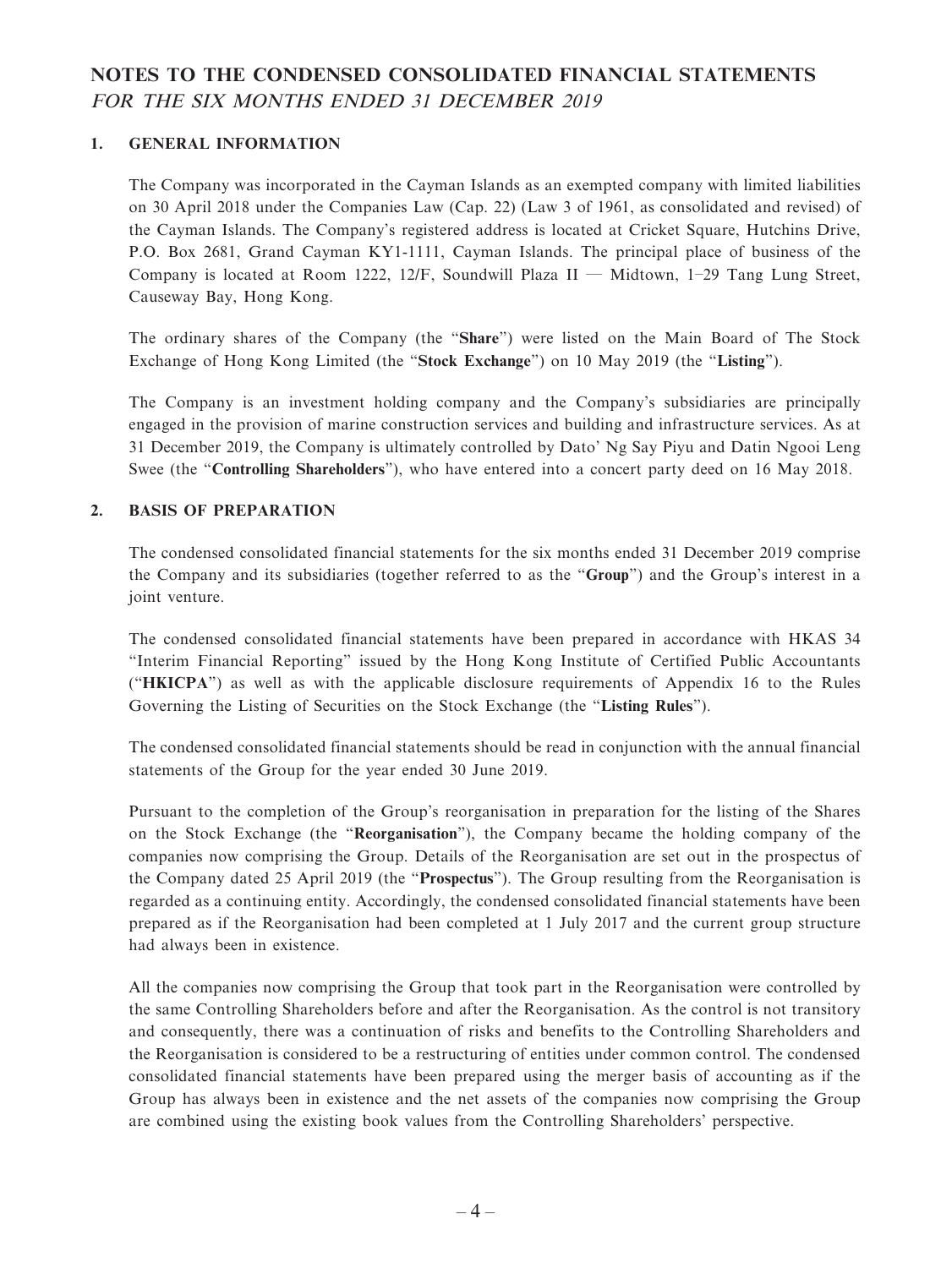The condensed consolidated statement of profit or loss and other comprehensive income, the condensed consolidated statement of changes in equity and the condensed consolidated statement of cash flows of the Group for the six months ended 31 December 2018 include the financial performance and cash flows of the Company and its subsidiaries as if the current group structure had been in existence throughout the six months ended 31 December 2018 (or where the Company and its subsidiaries were incorporated/established at a date later than 1 July 2017, for the period from date of incorporation/ establishment to 31 December 2018).

The functional currency of the Company is Hong Kong dollars ("**HK\$**") and the condensed consolidated financial statements are presented in Malaysian Ringgit ("**RM**"), rounded to the nearest thousand, unless otherwise stated, as the Group's principal activities were carried out in Malaysia.

#### **3. PRINCIPAL ACCOUNTING POLICIES**

The condensed consolidated financial statements have been prepared on the historical cost basis except that the investment properties are stated at their fair value.

Other than changes in accounting policies resulting from the application of new and amendments to Hong Kong Financial Reporting Standards ("**HKFRSs**"), the accounting policies and methods of computation used in the condensed consolidated financial statements for the six months ended 31 December 2019 are the same as those presented in the preparation of the Group's annual financial statements for the year ended 30 June 2019.

#### **Application of new and amendments to HKFRSs**

In the current interim period, the Group has applied, for the first time, the following new and amendments to HKFRSs issued by the HKICPA which are mandatory effective for the annual period beginning on or after 1 July 2019 for the preparation of the Group's condensed consolidated financial statements:

| HKFRS 16                     | Leases                                               |
|------------------------------|------------------------------------------------------|
| $HK(IFRIC)$ - Int 23         | Uncertainty over Income Tax Treatments               |
| Amendments to HKFRS 9        | Prepayment Features with Negative Compensation       |
| Amendments to HKAS 19        | Plan Amendment, Curtailment or Settlement            |
| Amendments to HKAS 28        | Long-term Interests in Associates and Joint Ventures |
| Annual Improvements $2015$ — | Amendments to HKFRS 3, HKFRS 11, HKAS 12 and         |
| $2017$ Cycle                 | HKAS 23                                              |

Except as described below, the application of the new and amendments to HKFRSs in the current period has had no material impact on the Group's financial performance and positions for the current and prior periods and/or on the disclosures set out in these condensed consolidated financial statements.

#### **HKFRS 16, Leases**

HKFRS 16 replaces HKAS 17, Leases, and the related interpretations, HK(IFRIC) 4, Determining whether an arrangement contains a lease,  $HK(SIC)$  15, Operating leases — incentives, and  $HK(SIC)$ 27, Evaluating the substance of transactions involving the legal form of a lease. It introduces a single accounting model for lessees, which requires a lessee to recognise a right-of-use asset and a lease liability for all leases, except for leases that have a lease term of 12 months or less ("**short-term leases**") and leases of low value assets. The lessor accounting requirements are brought forward from HKAS 17 substantially unchanged.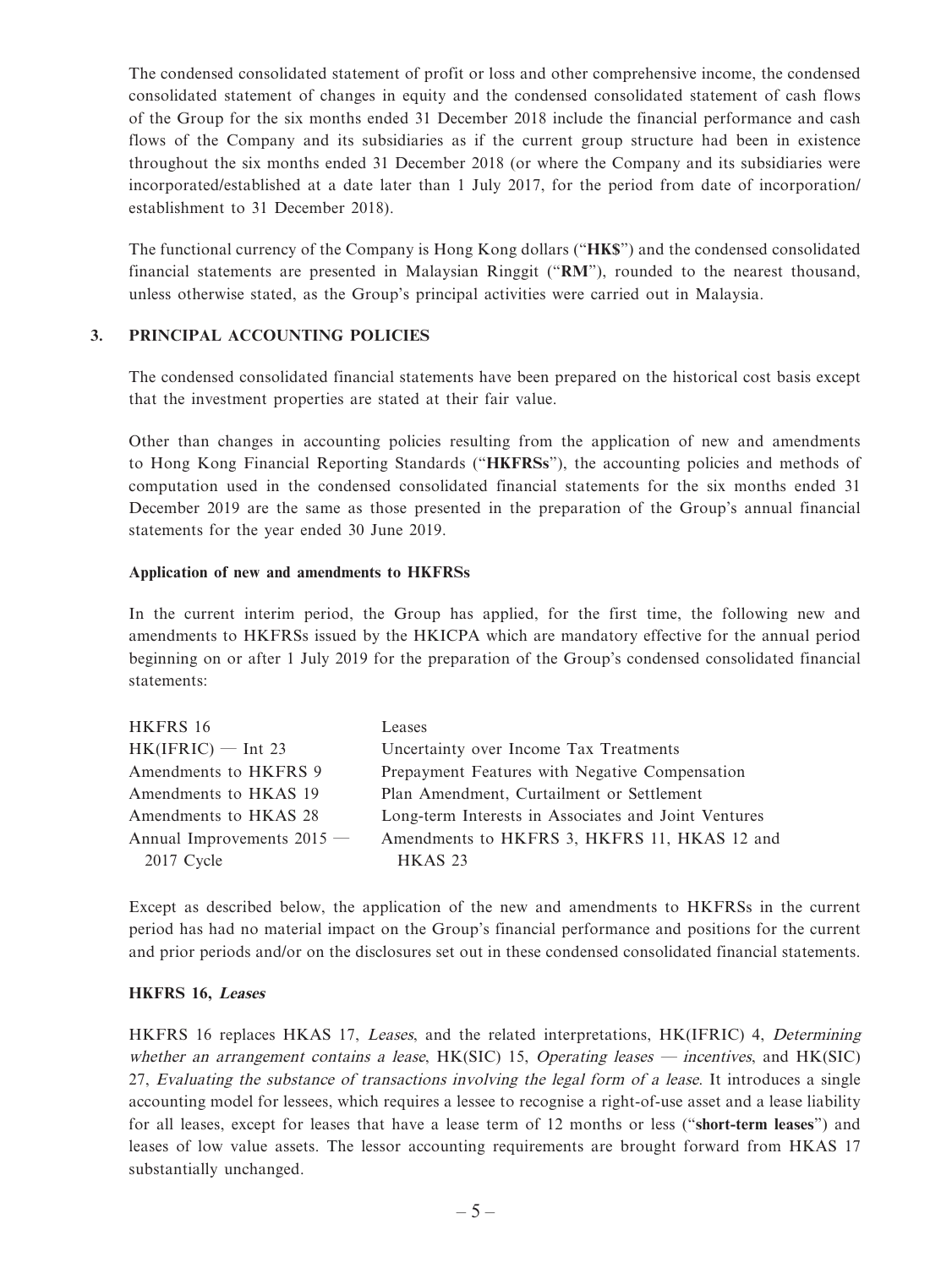The Group has initially applied HKFRS 16 as from 1 July 2019. The Group has elected to use the modified retrospective approach and has therefore recognised the cumulative effect of initial application as an adjustment to the opening balances of right-of-use assets and lease liabilities at 1 July 2019. Comparative information has not been restated and continues to be reported under HKAS 17.

Further details of the nature and effect of the changes to previous accounting policies and the transition options applied are set out below:

#### **(a) Changes in the accounting policies**

#### **(i) New definition of a lease**

The change in the definition of a lease mainly relates to the concept of control. HKFRS 16 defines a lease on the basis of whether a customer controls the use of an identified asset for a period of time, which may be determined by a defined amount of use. Control is conveyed where the customer has both the right to direct the use of the identified asset and to obtain substantially all of the economic benefits from that use.

The Group applies the new definition of a lease in HKFRS 16 only to contracts that were entered into or changed on or after 1 July 2019. For contracts entered into before 1 July 2019, the Group has used the transitional practical expedient to grandfather the previous assessment of which existing arrangements are or contain leases.

Accordingly, contracts that were previously assessed as leases under HKAS 17 continue to be accounted for as leases under HKFRS 16 and contracts previously assessed as non-lease service arrangements continue to be accounted for as executory contracts.

#### **(ii) Lessee accounting**

HKFRS 16 eliminates the requirement for a lessee to classify leases as either operating leases or finance leases, as was previously required by HKAS 17. Instead, the Group is required to capitalise all leases when it is the lessee, including leases previously classified as operating leases under HKAS 17, other than those short-term leases and leases of low-value assets. As far as the Group is concerned, these newly capitalised leases are primarily in relation to property, plant and equipment.

When the Group enters into a lease in respect of a low-value asset, the Group decides whether to capitalise the lease on a lease-by-lease basis.

Where the lease is capitalised, the lease liability is initially recognised at the present value of the lease payments payable over the lease term, discounted using the interest rate implicit in the lease or, if that rate cannot be readily determined, using a relevant incremental borrowing rate. After initial recognition, the lease liability is measured at amortised cost and interest expense is calculated using the effective interest method. Variable lease payments that do not depend on an index or rate are not included in the measurement of the lease liability and hence are charged to profit or loss in the accounting period in which they are incurred.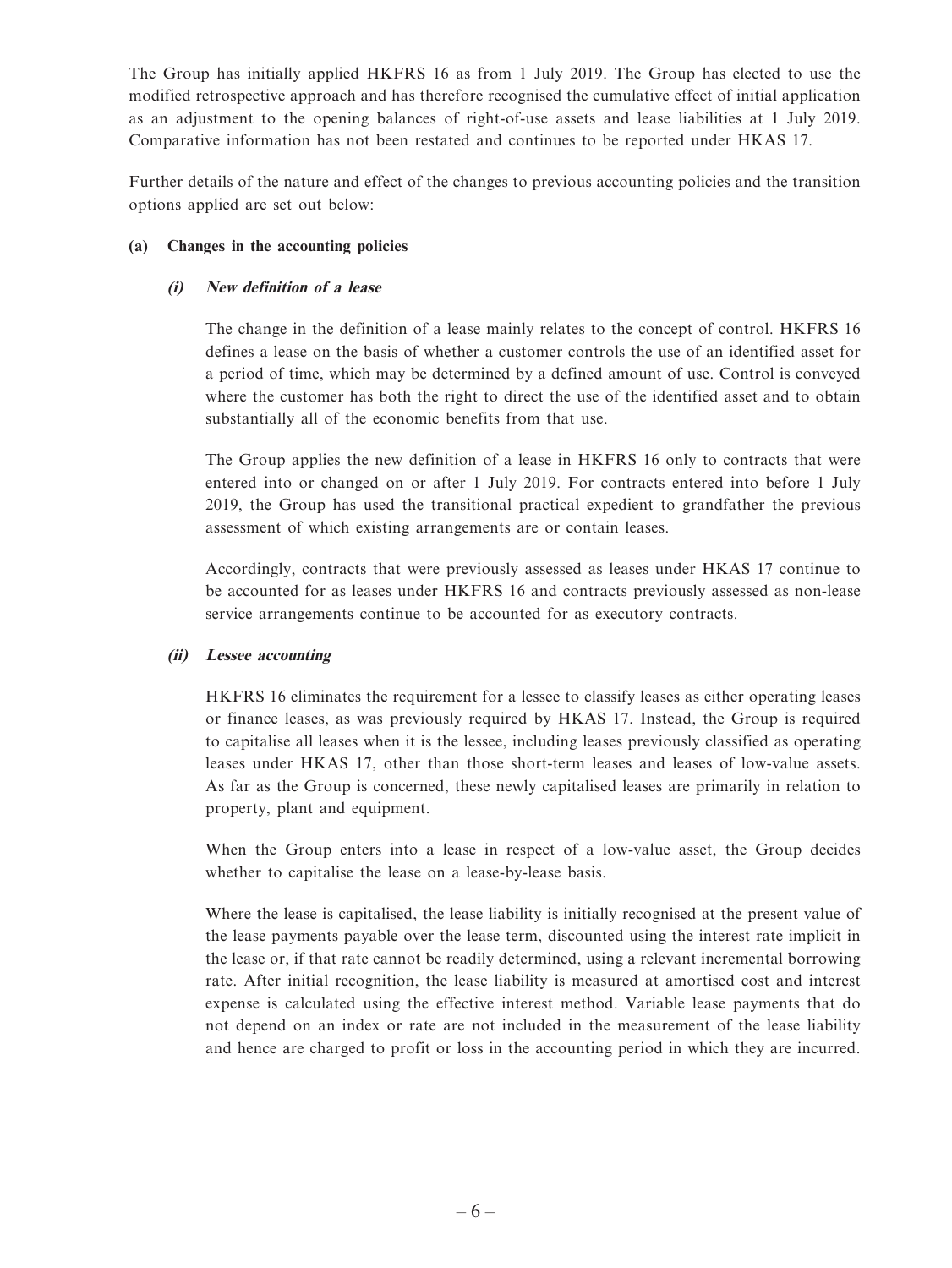The right-of-use asset recognised when a lease is capitalised is initially measured at cost, which comprises the initial amount of the lease liability plus any lease payments made at or before the commencement date, and any initial direct costs incurred. Where applicable, the cost of the right-of-use assets also includes an estimate of costs to dismantle and remove the underlying asset or to restore the underlying asset or the site on which it is located, discounted to their present value, less any lease incentives received.

The right-of-use asset is subsequently stated at cost less accumulated depreciation and impairment losses.

The lease liability is remeasured when there is a change in future lease payments arising from a change in an index or rate, or there is a change in the Group's estimate of the amount expected to be payable under a residual value guarantee, or there is a change arising from the reassessment of whether the Group will be reasonably certain to exercise a purchase, extension or termination option. When the lease liability is remeasured in this way, a corresponding adjustment is made to the carrying amount of the right-of-use asset, or is recorded in profit or loss if the carrying amount of the right-of-use asset has been reduced to zero.

#### **(iii) Lessor accounting**

The Group leases out a number of items of property, plant and equipment as the lessor of operating leases. The accounting policies applicable to the Group as a lessor remain substantially unchanged from those under HKAS 17.

Under HKFRS 16, when the Group acts as an intermediate lessor in a sublease arrangement, the Group is required to classify the sublease as a finance lease or an operating lease by reference to the right-of-use asset arising from the head lease, instead of by reference to the underlying asset. The adoption of HKFRS 16 does not have a significant impact on the Group's consolidated financial statements in this regard.

#### **(b) Critical accounting judgements and sources of estimation uncertainty in applying the above accounting policies**

#### **(i) Determining the lease term**

As explained in the above accounting policies, the lease liability is initially recognised at the present value of the lease payments payable over the lease term. In determining the lease term at the commencement date for leases that include renewal options exercisable by the Group, the Group evaluates the likelihood of exercising the renewal options taking into account all relevant facts and circumstances that create an economic incentive for the Group to exercise the option, including favourable terms, leasehold improvements undertaken and the importance of that underlying asset to the Group's operation. The lease term is reassessed when there is a significant event or significant change in circumstance that is within the Group's control. Any increase or decrease in the lease term would affect the amount of lease liabilities and right-of-use assets recognised in future years.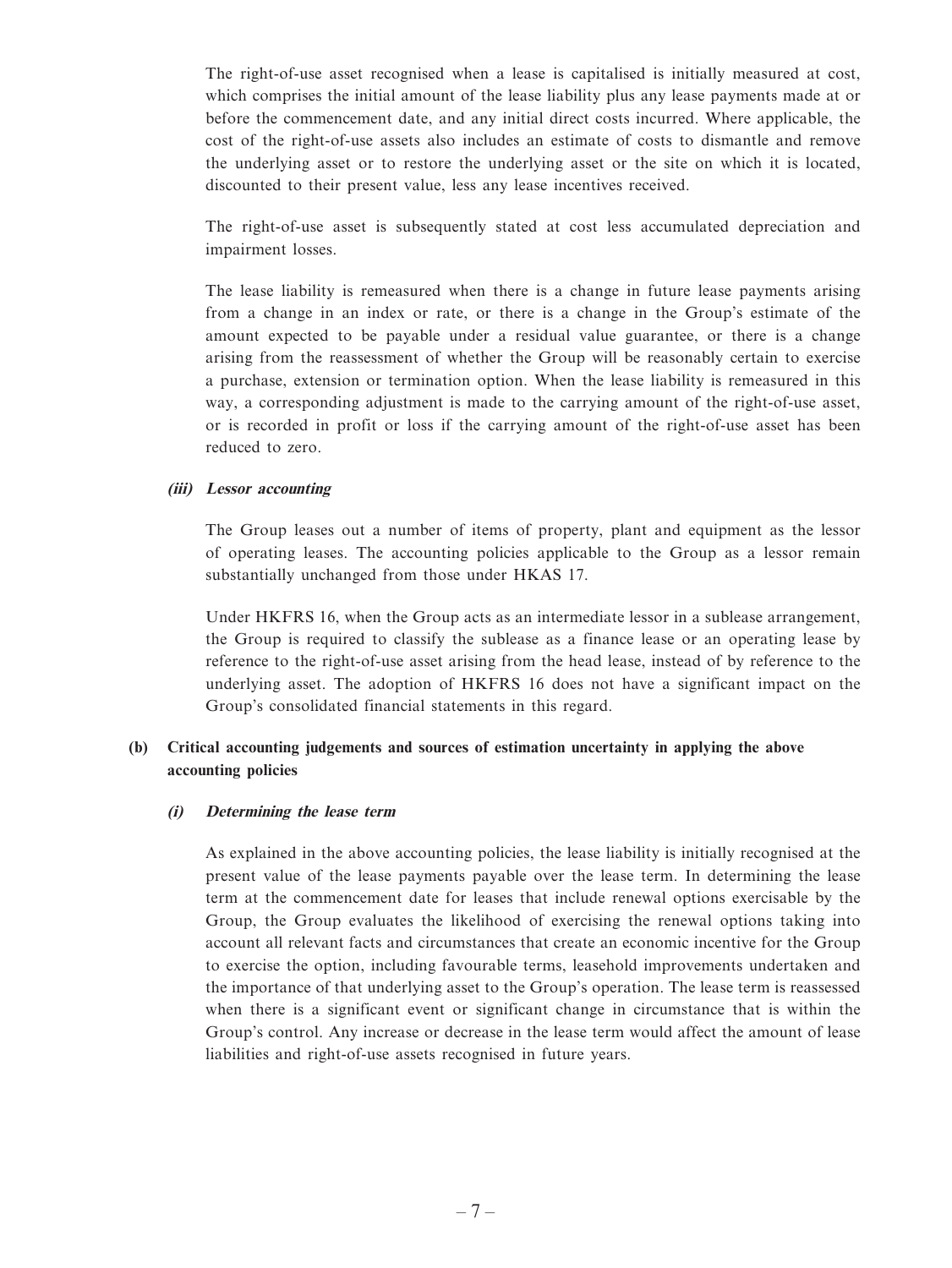#### **(c) Transitional impact**

At the date of transition to HKFRS 16 (i.e. 1 July 2019), the Group determined the length of the remaining lease terms and measured the lease liabilities for the leases previously classified as operating leases at the present value of the remaining lease payments, discounted using the relevant incremental borrowing rates at 1 July 2019. The weighted average of the incremental borrowing rates used for determination of the present value of the remaining lease payments was 8.2%.

To ease the transition to HKFRS 16, the Group applied the following recognition exemption and practical expedients at the date of initial application of HKFRS 16:

- (i) the Group elected not to apply the requirements of HKFRS 16 in respect of the recognition of lease liabilities and right-of-use assets to leases for which the remaining lease term ends within 12 months from the date of initial application of HKFRS 16, i.e. where the lease term ends on or before 30 June 2020;
- (ii) when measuring the lease liabilities at the date of initial application of HKFRS 16, the Group applied a single discount rate to a portfolio of leases with reasonably similar characteristics (such as leases with a similar remaining lease term for a similar class of underlying asset in a similar economic environment); and
- (iii) when measuring the right-of-use assets at the date of initial application of HKFRS 16, the Group relied on the previous assessment for onerous contract provisions as at 30 June 2019 as an alternative to performing an impairment review.

The following table reconciles the operating lease commitments as at 30 June 2019 to the opening balance for lease liabilities recognised as at 1 July 2019:

|                                                                             | <i>RM'000</i><br>(unaudited) |
|-----------------------------------------------------------------------------|------------------------------|
| Operating lease commitments at 30 June 2019                                 | 192                          |
| Less: Commitments relating to leases exempt from capitalisation:            |                              |
| - Short-term leases and other leases with remaining lease term              |                              |
| ending on or before 30 June 2020                                            | (123)                        |
| Add: Lease payments for the additional periods where the Group considers    |                              |
| it reasonably certain that it will exercise the extension options           | 108                          |
|                                                                             | 177                          |
| Less: Total future interest expenses                                        | (37)                         |
| Present value of remaining lease payments, discounted using the incremental |                              |
| borrowing rate at 1 July 2019                                               | 140                          |
| Add: Finance lease liabilities recognised as at 30 June 2019                | 2,346                        |
| Total lease liabilities recognised at 1 July 2019                           | 2,486                        |
| Analysed as:                                                                |                              |
| Current                                                                     | 1,215                        |
| Non-current                                                                 | 1,271                        |
|                                                                             | 2.486                        |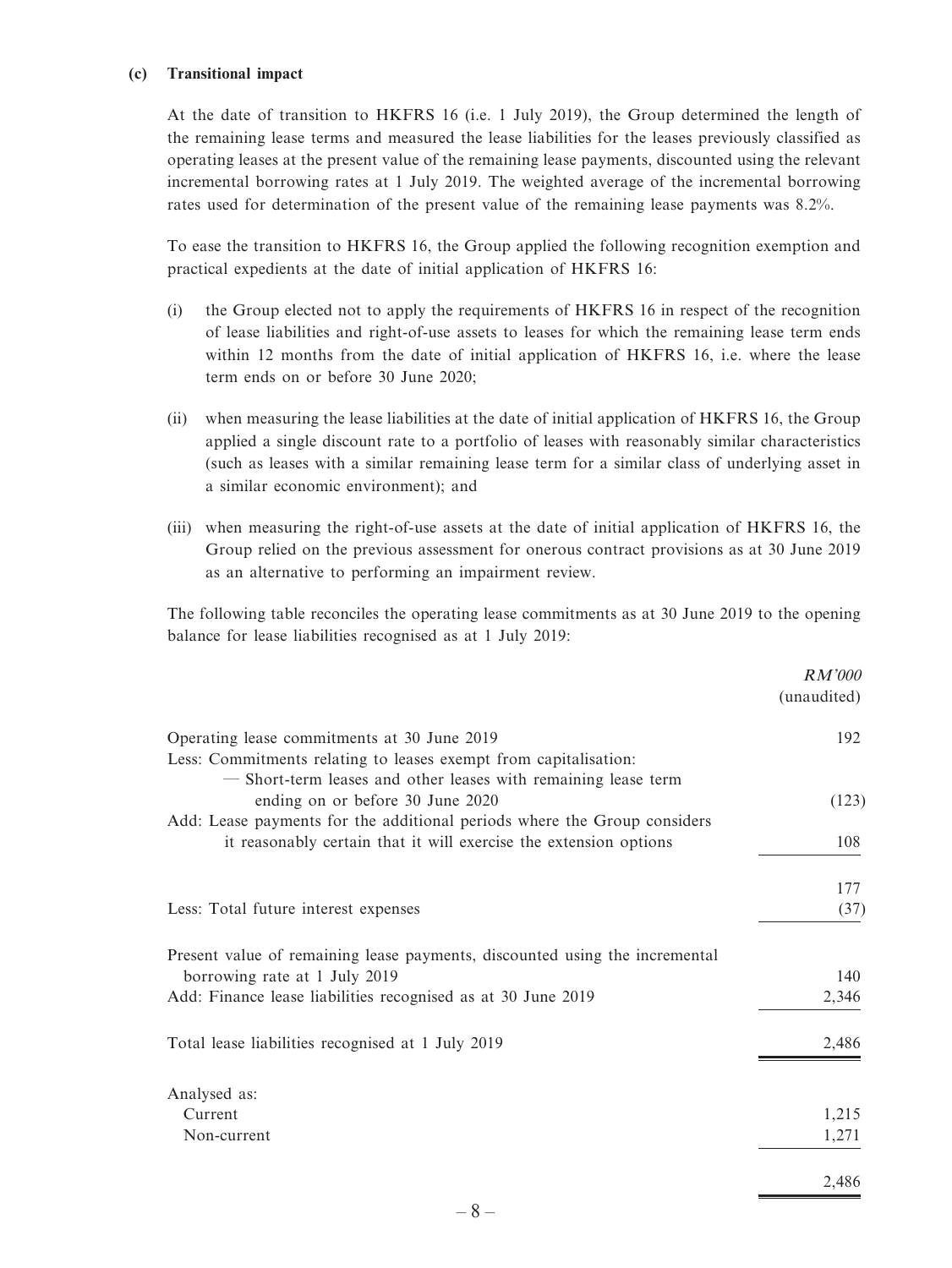The right-of-use assets in relation to leases previously classified as operating leases have been recognised at an amount equal to the amount recognised for the remaining lease liabilities, adjusted by the amount of any prepaid or accrued lease payments relating to that lease recognised in the statement of financial position at 30 June 2019.

So far as the impact of the adoption of HKFRS 16 on leases previously classified as finance leases is concerned, the Group is not required to make any adjustments at the date of initial application of HKFRS 16, other than changing the captions for the balances. Accordingly, instead of "obligations under finance leases", these amounts are included within "lease liabilities", and the depreciated carrying amount of the corresponding leased asset is identified as a right-of-use asset. There is no impact on the opening balance of equity.

The Group presents right-of-use assets that do not meet the definition of investment property in "Property, plant and equipment" and presents lease liabilities separately in the condensed consolidated statement of financial position.

The following table summarises the impacts of adoption of HKFRS 16 on the Group's condensed consolidated statement of financial position:

|                                                                                                                                                   | Carrying<br>amounts<br>previously<br>reported at<br>30 June 2019<br><i>RM'000</i><br>(audited) | <b>Adjustments</b><br>RM'000<br>(unaudited) | Carrying<br>amounts at<br>1 July 2019<br>RM'000<br>(unaudited) |
|---------------------------------------------------------------------------------------------------------------------------------------------------|------------------------------------------------------------------------------------------------|---------------------------------------------|----------------------------------------------------------------|
| Line items in the condensed consolidated<br>statement of financial position as at 30<br>June 2019 impacted by the adoption of<br><b>HKFRS 16:</b> |                                                                                                |                                             |                                                                |
| <b>Non-current assets</b>                                                                                                                         |                                                                                                |                                             |                                                                |
| Property, plant and equipment                                                                                                                     | 9,068                                                                                          | 140                                         | 9,208                                                          |
| <b>Current liabilities</b>                                                                                                                        |                                                                                                |                                             |                                                                |
| Lease liabilities $-$ current                                                                                                                     | 1,191                                                                                          | 24                                          | 1,215                                                          |
| <b>Non-current liabilities</b>                                                                                                                    |                                                                                                |                                             |                                                                |
| Lease liabilities $-$ non-current                                                                                                                 | 1,155                                                                                          | 116                                         | 1,271                                                          |

The analysis of the net book value of the Group's right-of-use assets by class of underlying asset at the end of the reporting period and at the date of transition to HKFRS 16 is as follows:

|                                                            | 31 December   | 1 July        |
|------------------------------------------------------------|---------------|---------------|
|                                                            | 2019          | 2019          |
|                                                            | <b>RM'000</b> | <i>RM'000</i> |
|                                                            | (unaudited)   | (unaudited)   |
| Included in "Property, plant and equipment":               |               |               |
| Motor vehicles                                             | 776           | 996           |
| Plant and machinery                                        | 870           | 1,553         |
| Properties leased for own use, carried at depreciated cost | 126           | 140           |
|                                                            | 1,772         | 2.689         |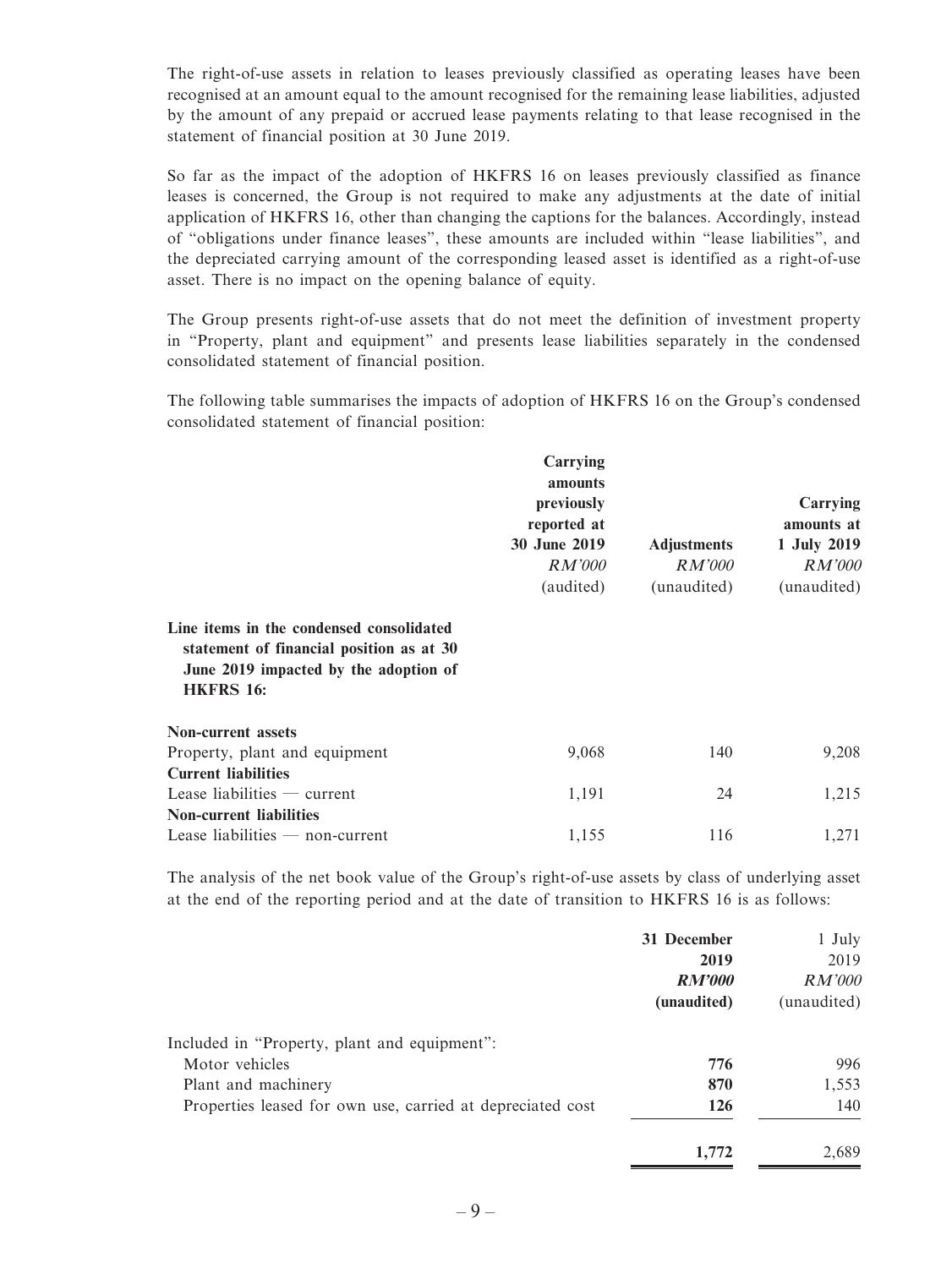#### **(d) Lease liabilities**

The remaining contractual maturities of the Group's lease liabilities at the end of the reporting period and at the date of transition to HKFRS 16 are as follows:

|                                      | 31 December 2019 |               | 1 July 2019  |             |  |
|--------------------------------------|------------------|---------------|--------------|-------------|--|
|                                      | Present          |               | Present      |             |  |
|                                      | value of the     | <b>Total</b>  | value of the | Total       |  |
|                                      | minimum          | minimum       | minimum      | minimum     |  |
|                                      | lease            | lease         | lease        | lease       |  |
|                                      | payments         | payments      | payments     | payments    |  |
|                                      | <b>RM'000</b>    | <b>RM'000</b> | RM'000       | RM'000      |  |
|                                      | (unaudited)      | (unaudited)   | (unaudited)  | (unaudited) |  |
| Within 1 year                        | 868              | 938           | 1,215        | 1,315       |  |
| After 1 year but within 2 years      | 350              | 386           | 642          | 691         |  |
| After 2 years but within 5 years     | 495              | 532           | 592          | 644         |  |
| After 5 years                        | 27               | 27            | 37           | 40          |  |
|                                      | 872              | 945           | 1,271        | 1,375       |  |
|                                      | 1,740            | 1,883         | 2,486        | 2,690       |  |
| Less: total future interest expenses |                  | (143)         |              | (204)       |  |
| Present value of lease obligations   |                  | 1,740         |              | 2,486       |  |

#### **(e) Impact on the financial result, segment results and cash flows of the Group**

After the initial recognition of right-of-use assets and lease liabilities as at 1 July 2019, the Group as a lessee is required to recognise interest expense accrued on the outstanding balance of the lease liability, and the depreciation of the right-of-use asset, instead of the previous policy of recognising rental expenses incurred under operating leases on a straight-line basis over the lease term. This results in a positive impact on the reported profit from operations in the Group's condensed consolidated statement of profit or loss, as compared to the results if HKAS 17 had been applied during the period.

In the condensed consolidated statement of cash flows, the Group as a lessee is required to split rentals paid under capitalised leases into their capital element and interest element. These elements are classified as financing cash outflows, similar to how leases previously classified as finance leases under HKAS 17 were treated, rather than as operating cash outflows, as was the case for operating leases under HKAS 17. Although total cash flows are unaffected, the adoption of HKFRS 16 therefore results in a significant change in presentation of cash flows within the condensed consolidated statement of cash flows.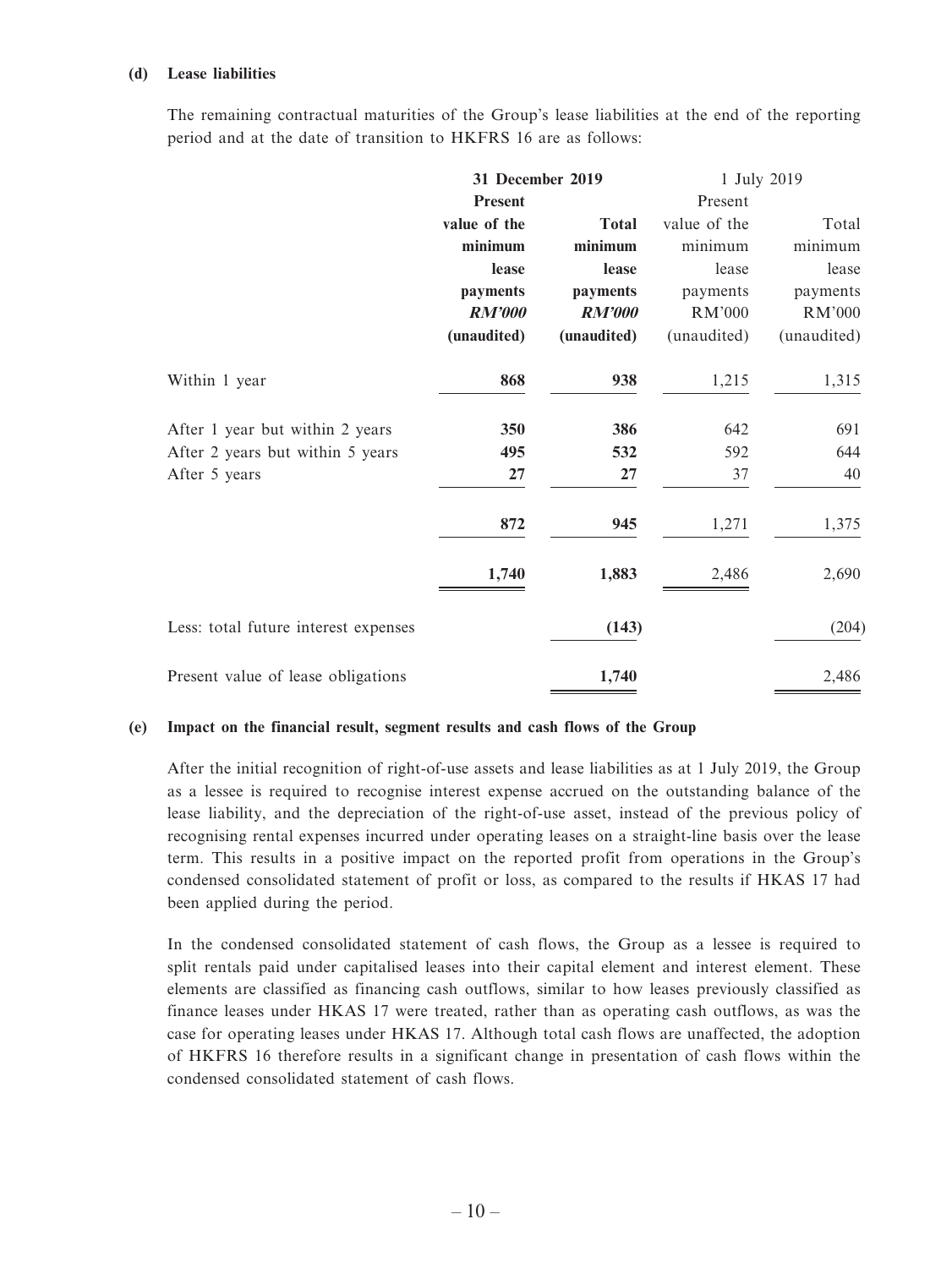#### **4. REVENUE AND SEGMENT REPORTING**

#### **(a) Revenue**

The principal activities of the Group are the provision of marine construction services and buildings and infrastructure services.

Disaggregation of revenue from contracts with customers by major products or services lines is as follows:

#### **Revenue from contracts with customers within the scope of HKFRS 15**

|                                                                                            | For the six months ended<br>31 December |                                      |  |
|--------------------------------------------------------------------------------------------|-----------------------------------------|--------------------------------------|--|
|                                                                                            | 2019<br><b>RM'000</b><br>(unaudited)    | 2018<br><i>RM'000</i><br>(unaudited) |  |
| Construction contracts<br>- Reclamation and related works<br>- Building and infrastructure | 9,093<br>55,219                         | 10,500<br>65,947                     |  |
| Marine transportation                                                                      | 64,312<br>26,996                        | 76,447<br>94,205                     |  |
|                                                                                            | 91,308                                  | 170,652                              |  |

Revenue from construction contracts is recognised over time and revenue from marine transportation is recognised at a point in time.

#### **(b) Segment reporting**

HKFRS 8 Operating Segments requires operating segments to be identified on the basis of internal reports about components of the Group that are regularly reviewed by the board of directors of the Company, being the chief operating decision maker (the "**CODM**"), for the purpose of allocating resources to segments and assessing their performance.

For management purpose, the Group is organised into business units based on their products and services and has three reportable segments as follows:

#### **Marine construction services**

- Reclamation and related works, which includes land reclamation and other marine civil works and may involve soil and site investigation, land and hydrographic survey, prereclamation design, sand handling/filling, ground treatment and sand surcharge and removal work.
- Marine transportation, which involves transportation of marine sand including the extraction of marine sand from the approved sand source onto sand carriage and delivery of marine sand to designated sites where the marine sand is unloaded to be used for land reclamation.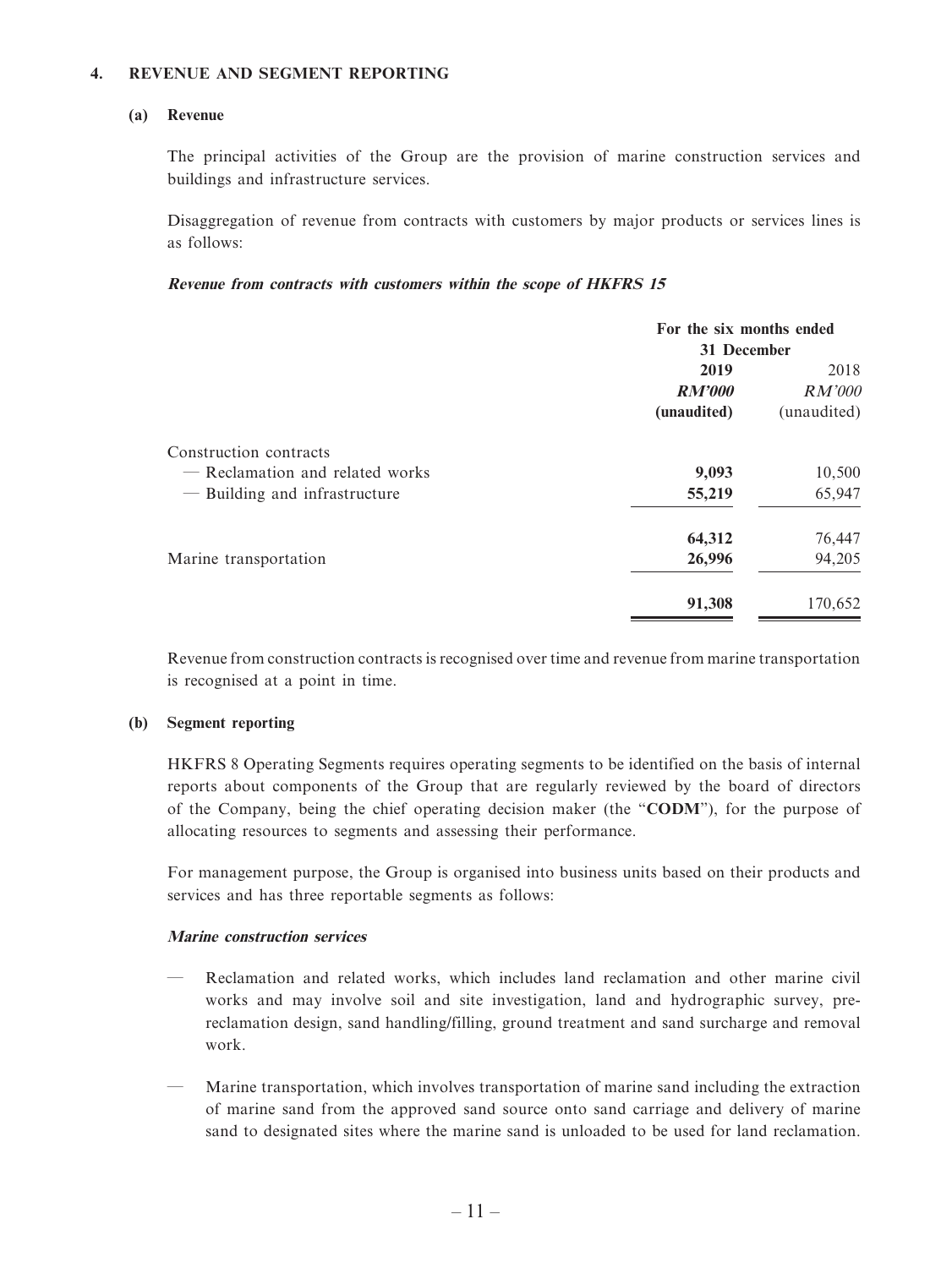#### **Building and infrastructure services**

— General building work in construction of properties and infrastructure work.

Segment profit represents the profit earned by each segment without allocation of central administrative and corporate expenses (including listing expenses), unallocated other revenue, finance costs and share of loss of a joint venture. This is the measure reported to the CODM, for the purposes of resources allocation and performance assessment.

No segment assets and liabilities are presented as they were not regularly provided to the CODM for the purpose of resources allocation and performance assessment.

Information regarding the above segments is reported below.

The following is an analysis of the Group's revenue and results by reportable segments:

For the six months ended 31 December 2019

|                                                                    | <b>Marine construction</b>                                          |                                                          |                                                                       |                                                                                   |                                       |
|--------------------------------------------------------------------|---------------------------------------------------------------------|----------------------------------------------------------|-----------------------------------------------------------------------|-----------------------------------------------------------------------------------|---------------------------------------|
|                                                                    | Reclamation<br>and related<br>works<br><b>RM'000</b><br>(unaudited) | Marine<br>transportation<br><b>RM'000</b><br>(unaudited) | <b>Building and</b><br>infrastructure<br><b>RM'000</b><br>(unaudited) | <b>Elimination</b> of<br>inter-segment<br>revenue<br><b>RM'000</b><br>(unaudited) | Total<br><b>RM'000</b><br>(unaudited) |
| Revenue                                                            |                                                                     |                                                          |                                                                       |                                                                                   |                                       |
| Revenue from external customers                                    | 9,093                                                               | 26,996                                                   | 55,219                                                                |                                                                                   | 91,308                                |
| Inter-segment revenue                                              | 5,728                                                               |                                                          |                                                                       | (5,728)                                                                           |                                       |
| Reportable segment revenue                                         | 14,821                                                              | 26,996                                                   | 55,219                                                                | (5,728)                                                                           | 91,308                                |
| Reportable segment profit (loss)                                   | (1,664)                                                             | 4,905                                                    | 8,762                                                                 |                                                                                   | 12,003                                |
| Unallocated central administrative and<br>corporate expenses:      |                                                                     |                                                          |                                                                       |                                                                                   |                                       |
| - General and administrative expenses<br>Unallocated other revenue |                                                                     |                                                          |                                                                       |                                                                                   | (7, 872)                              |
| Finance costs                                                      |                                                                     |                                                          |                                                                       |                                                                                   | 1,243<br>(79)                         |
| Share of loss of a joint venture                                   |                                                                     |                                                          |                                                                       |                                                                                   | (9)                                   |
| Profit before taxation                                             |                                                                     |                                                          |                                                                       |                                                                                   | 5,286                                 |
| Other segment information                                          |                                                                     |                                                          |                                                                       |                                                                                   |                                       |
| Depreciation                                                       | 2,201                                                               | 4                                                        |                                                                       |                                                                                   | 2,205                                 |
| Allowance for impairment loss on trade                             |                                                                     |                                                          |                                                                       |                                                                                   |                                       |
| receivables and contract assets                                    | 30                                                                  | 63                                                       | 2,133                                                                 |                                                                                   | 2,226                                 |
| (Gain) on disposal of property, plant and                          |                                                                     |                                                          |                                                                       |                                                                                   |                                       |
| equipment                                                          |                                                                     | (46)                                                     |                                                                       |                                                                                   | (46)                                  |
| Write-off of property, plant and equipment                         |                                                                     | 12                                                       |                                                                       |                                                                                   | 12                                    |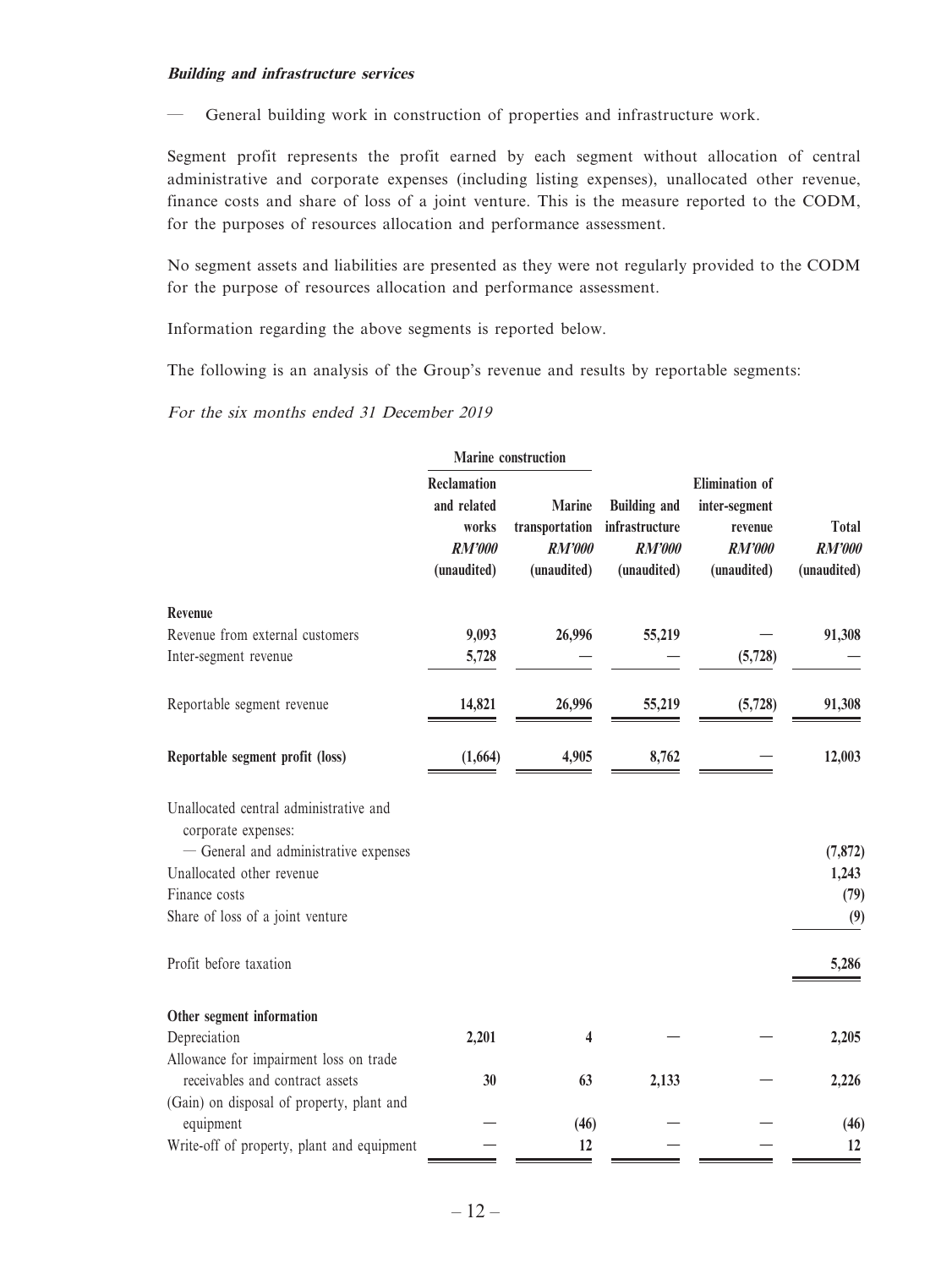#### **For the six months ended 31 December 2018**

|                                                                                                                                                                                                                   |                                                              | Marine construction                               |                                                         |                                                                     |                                             |
|-------------------------------------------------------------------------------------------------------------------------------------------------------------------------------------------------------------------|--------------------------------------------------------------|---------------------------------------------------|---------------------------------------------------------|---------------------------------------------------------------------|---------------------------------------------|
|                                                                                                                                                                                                                   | Reclamation<br>and related<br>works<br>RM'000<br>(unaudited) | Marine<br>transportation<br>RM'000<br>(unaudited) | Building and<br>infrastructure<br>RM'000<br>(unaudited) | Elimination of<br>inter-segment<br>revenue<br>RM'000<br>(unaudited) | Total<br>RM'000<br>(unaudited)              |
| Revenue                                                                                                                                                                                                           |                                                              |                                                   |                                                         |                                                                     |                                             |
| Revenue from external customers                                                                                                                                                                                   | 10,500                                                       | 94,205                                            | 65,947                                                  |                                                                     | 170,652                                     |
| Inter-segment revenue                                                                                                                                                                                             | 5,972                                                        | 17,969                                            |                                                         | (23, 941)                                                           |                                             |
| Reportable segment revenue                                                                                                                                                                                        | 16,472                                                       | 112,174                                           | 65,947                                                  | (23, 941)                                                           | 170,652                                     |
| Reportable segment profit                                                                                                                                                                                         | 2,847                                                        | 10,937                                            | 4,411                                                   |                                                                     | 18,195                                      |
| Unallocated central administrative<br>and corporate expenses:<br>- General and administrative<br>expenses<br>- Listing expenses<br>Unallocated other revenue<br>Finance costs<br>Share of loss of a joint venture |                                                              |                                                   |                                                         |                                                                     | (4, 144)<br>(2,991)<br>390<br>(108)<br>(80) |
| Profit before taxation                                                                                                                                                                                            |                                                              |                                                   |                                                         |                                                                     | 11,262                                      |
| Other segment information                                                                                                                                                                                         |                                                              |                                                   |                                                         |                                                                     |                                             |
| Depreciation                                                                                                                                                                                                      | 2,211                                                        | 20                                                | 144                                                     |                                                                     | 2,375                                       |
| (Reversal)/allowance for impairment<br>loss on trade receivables and                                                                                                                                              |                                                              |                                                   |                                                         |                                                                     |                                             |
| contract assets                                                                                                                                                                                                   | (702)                                                        | (735)                                             | 480                                                     |                                                                     | (957)                                       |
| Bad debts (recovered)                                                                                                                                                                                             | (946)                                                        |                                                   |                                                         |                                                                     | (946)                                       |

#### **Geographical information**

All of the Group's revenue during the six months ended 31 December 2019 and 2018 are generated from Malaysia (place of domicile) based on the location at which the services were provided or the goods delivered. Accordingly, no analysis by geographical basis is presented.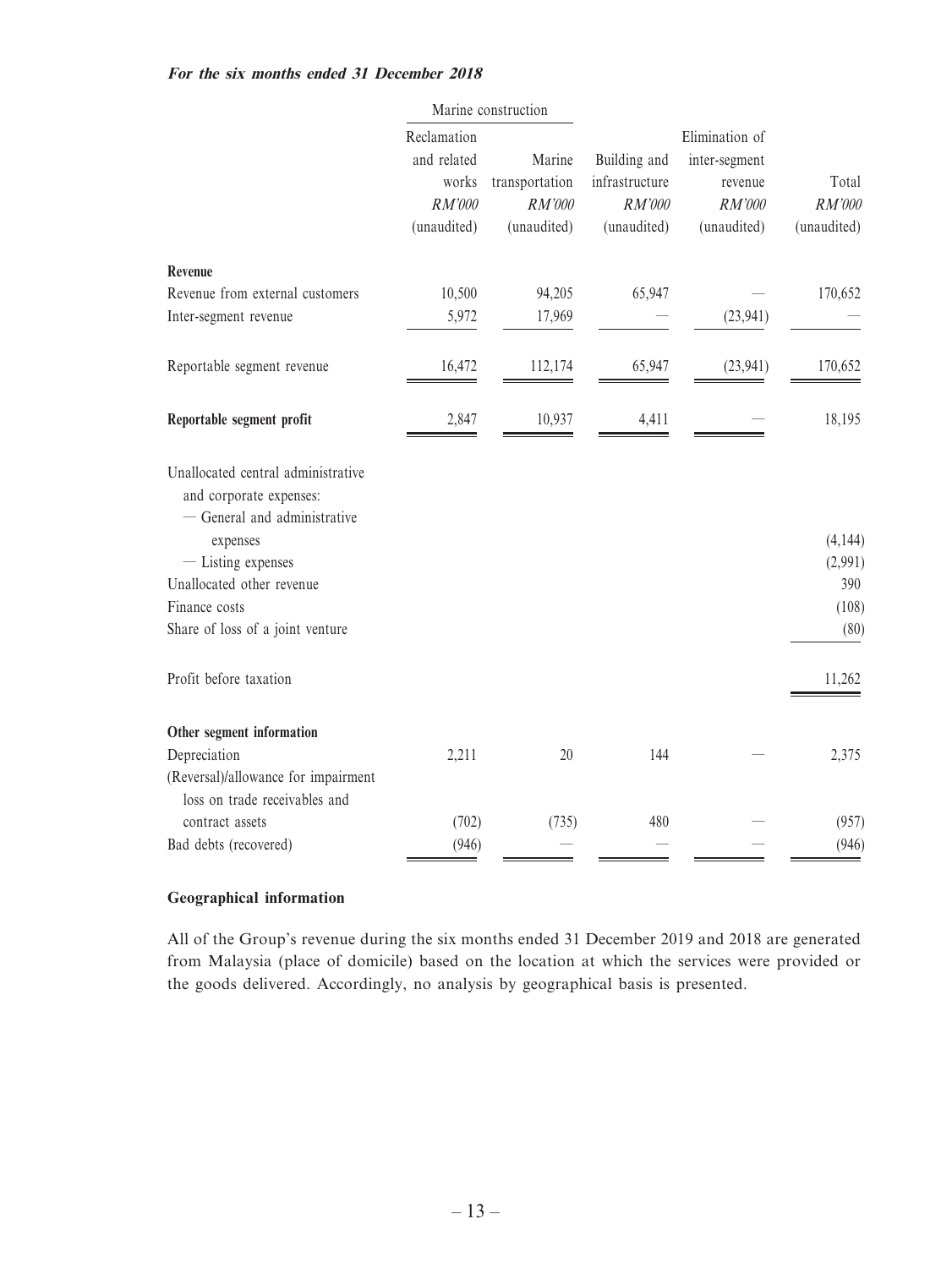### **5. OTHER REVENUE AND OTHER NET INCOME**

|                                                                | For the six months ended<br>31 December |             |
|----------------------------------------------------------------|-----------------------------------------|-------------|
|                                                                | 2019                                    | 2018        |
|                                                                | <b>RM'000</b>                           | RM'000      |
|                                                                | (unaudited)                             | (unaudited) |
| Other revenue                                                  |                                         |             |
| Interest income on financial assets measured at amortised cost | 1,209                                   | 251         |
| Handling service fee on provision of diesel                    | 15                                      | 23          |
| Bad debts recovered                                            |                                         | 946         |
| Others                                                         |                                         | 50          |
|                                                                | 1,224                                   | 1,270       |
| Other net income                                               |                                         |             |
| Net foreign exchange gain                                      | 145                                     | 177         |
| Fair value loss on investment properties                       |                                         | (581)       |
| Gain on disposal of property, plant and equipment              | 46                                      | 720         |
| Write-off of property, plant and equipment                     | (12)                                    |             |
|                                                                | 179                                     | 316         |

### **6. PROFIT BEFORE TAXATION**

Profit before taxation is arrived at after charging/(crediting):

#### **(a) Finance costs**

|                                                              | For the six months ended<br>31 December |               |
|--------------------------------------------------------------|-----------------------------------------|---------------|
|                                                              | 2019<br><i>RM'000</i>                   | 2018          |
|                                                              |                                         | <i>RM'000</i> |
|                                                              | (unaudited)                             | (unaudited)   |
| Interest on bank loan                                        | 18                                      | 18            |
| Finance charge on lease liabilities                          | 61                                      | 90            |
| Total interest expenses on financial liabilities not at fair |                                         |               |
| value through profit or loss                                 | 79                                      | 108           |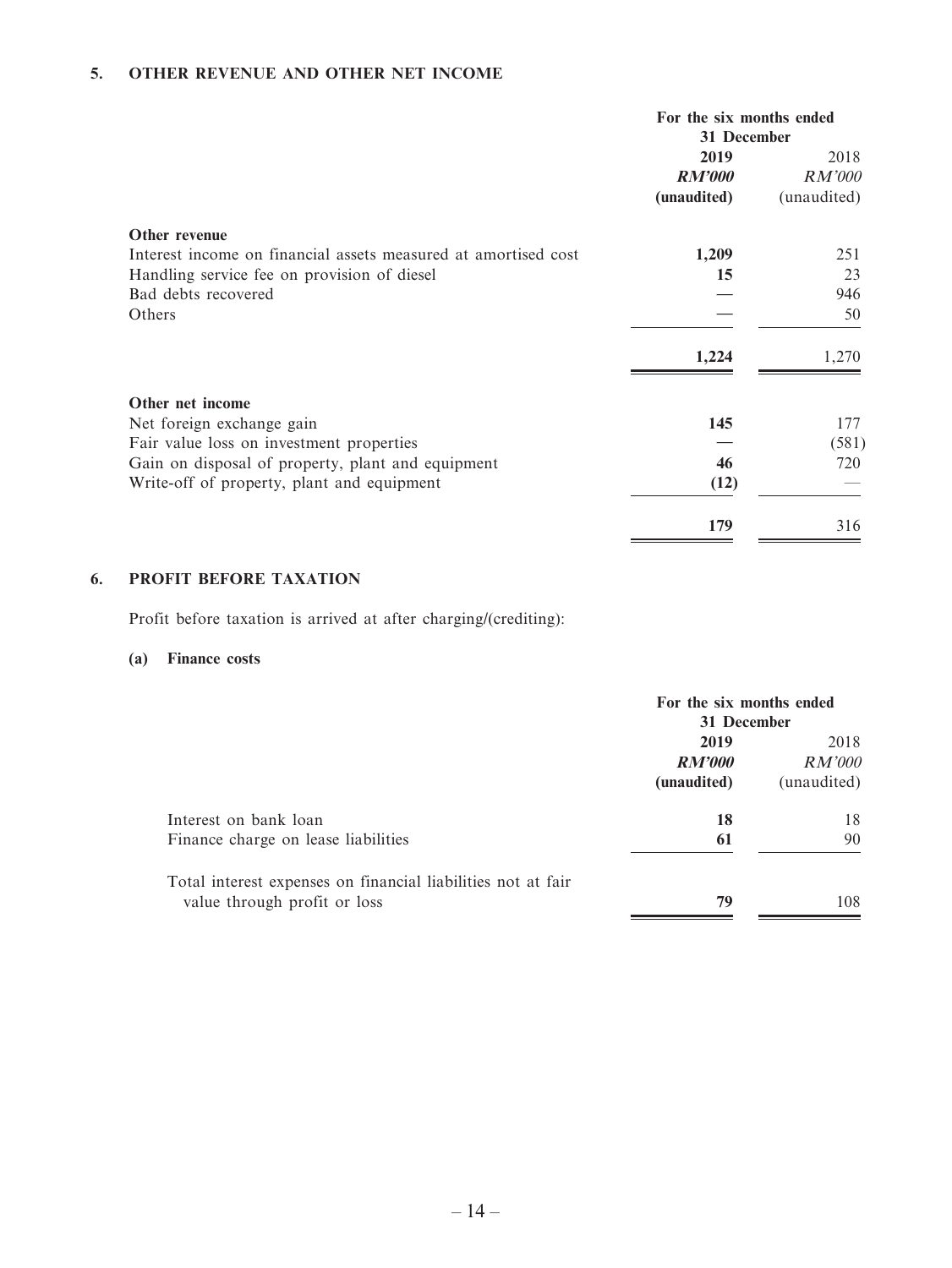### **(b) Staff costs (including Directors' emoluments)**

|                                                       | For the six months ended<br>31 December |               |
|-------------------------------------------------------|-----------------------------------------|---------------|
|                                                       | 2019                                    | 2018          |
|                                                       | <b>RM'000</b>                           | <i>RM'000</i> |
|                                                       | (unaudited)                             | (unaudited)   |
| Directors' emoluments                                 | 1,100                                   | 212           |
| Other staff costs                                     |                                         |               |
| Salaries, wages and other benefits                    | 4,149                                   | 3,841         |
| Contributions to defined contribution retirement plan | 343                                     | 321           |
|                                                       | 5,592                                   | 4,374         |
| Less: Amount included in direct costs                 | (1,008)                                 | (783)         |
|                                                       | 4,584                                   | 3,591         |

#### **(c) Other items**

|                                                               | For the six months ended<br>31 December |             |
|---------------------------------------------------------------|-----------------------------------------|-------------|
|                                                               | 2019                                    | 2018        |
|                                                               | <b>RM'000</b>                           | RM'000      |
|                                                               | (unaudited)                             | (unaudited) |
| Depreciation                                                  | 2,465                                   | 2,651       |
| Less: Amount included in direct costs                         | (2,084)                                 | (2,259)     |
|                                                               | 381                                     | 392         |
| Operating lease charges:                                      |                                         |             |
| - short-term leases as defined in Note 3 under                |                                         |             |
| HKFRS 16                                                      | 1,084                                   |             |
| minimum lease payment for lease under HKAS 17                 |                                         | 612         |
|                                                               | 1,084                                   | 612         |
| Less: Amount included in direct costs                         | (931)                                   | (554)       |
|                                                               | 153                                     | 58          |
| Allowance/(reversal) for impairment loss on trade receivables |                                         |             |
| and contract assets                                           | 2,226                                   | (957)       |
| Bad debts (recovered)                                         |                                         | (946)       |
| Auditors' remuneration                                        | 384                                     | 58          |
| Listing expenses                                              |                                         | 2,991       |
| Net foreign exchange (gain)                                   | (145)                                   | (177)       |
| Fair value loss on investment properties                      |                                         | 581         |
| (Gain) on disposal of property, plant and equipment           | (46)                                    | (720)       |
| Write-off of property, plant and equipment                    | 12                                      |             |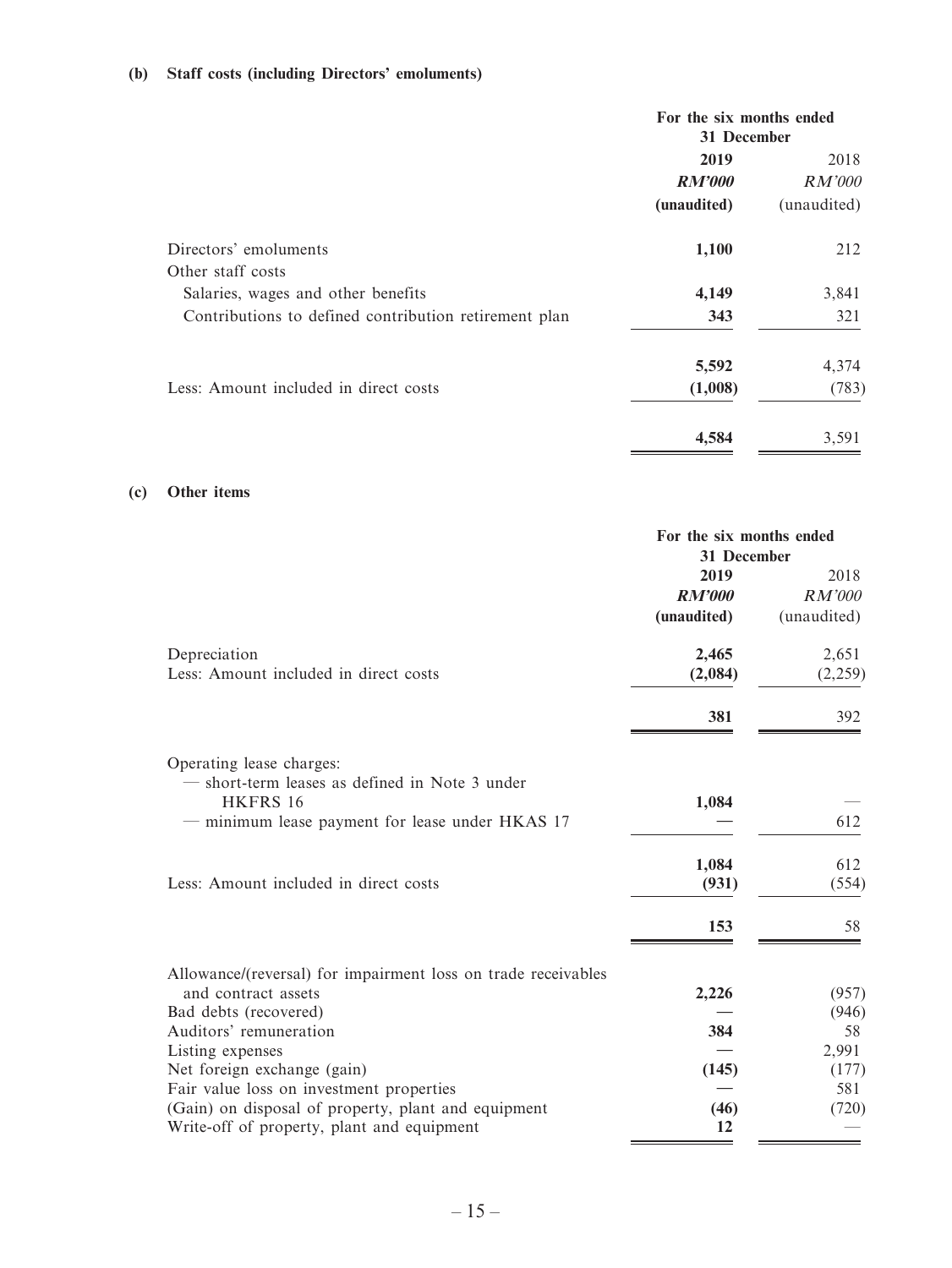#### **7. INCOME TAX EXPENSE**

|                                                                   | For the six months ended<br>31 December |                                      |
|-------------------------------------------------------------------|-----------------------------------------|--------------------------------------|
|                                                                   | 2019<br><b>RM'000</b><br>(unaudited)    | 2018<br><i>RM'000</i><br>(unaudited) |
| <b>Current tax</b><br>Charge for the period                       | 3,086                                   | 3,252                                |
| Underprovision in prior years                                     |                                         | 50                                   |
| Deferred tax<br>Origination and reversal of temporary differences | (981)                                   | 234                                  |
| Income tax expense for the period                                 | 2,105                                   | 3,536                                |

- (i) Pursuant to the rules and regulations of the Cayman Islands and the British Virgin Islands, the Group is not subject to any income tax in the Cayman Islands and the British Virgin Islands.
- (ii) No provision for Hong Kong profits tax has been made as the Group had no assessable profits derived from or earned in Hong Kong during the six months ended 31 December 2019 and 2018.
- (iii) Corporate income tax in Malaysia is calculated at the statutory rate of 24% of the estimated taxable profit for the six months ended 31 December 2019 and 2018.

Group's entities in Malaysia with a paid up capital of RM2,500,000 and below can enjoy lower corporate income tax rate 17% on the first RM500,000 chargeable income and the above statutory rate shall be charged on chargeable income in excess of RM500,000 for the six months ended 31 December 2018.

#### **8. DIVIDENDS**

During the six months ended 31 December 2019, a final dividend of HK\$0.02 (six months ended 31 December 2018: nil) per Share amounting to HK\$10,000,000 (2018: nil) in respect of the year ended 30 June 2019 was declared and paid to the owners of the Company.

The Board does not recommend the payment of interim dividend for the six months ended 31 December 2019 (six months ended 31 December 2018: nil).

#### **9. EARNINGS PER SHARE**

The calculation of basic earnings per Share is based on the consolidated profit attributable to owners of the Company of approximately RM4,225,000 (six months ended 31 December 2018: RM7,268,000) and the weighted average of 500,000,000 Shares (six months ended 31 December 2018: 375,000,000 Shares) in issue during the period. The weighted average number of Shares in issue during the six months ended 31 December 2018 is calculated based on the assumption that 375,000,000 Shares were in issue throughout the entire period, taking into consideration of the effect of Reorganisation, loan capitalisation and the capitalisation issue (as defined and disclosed in the Prospectus).

The diluted earnings per Share is the same as the basic earnings per Share as there were no dilutive potential Shares in existence during the six months ended 31 December 2019 and 2018.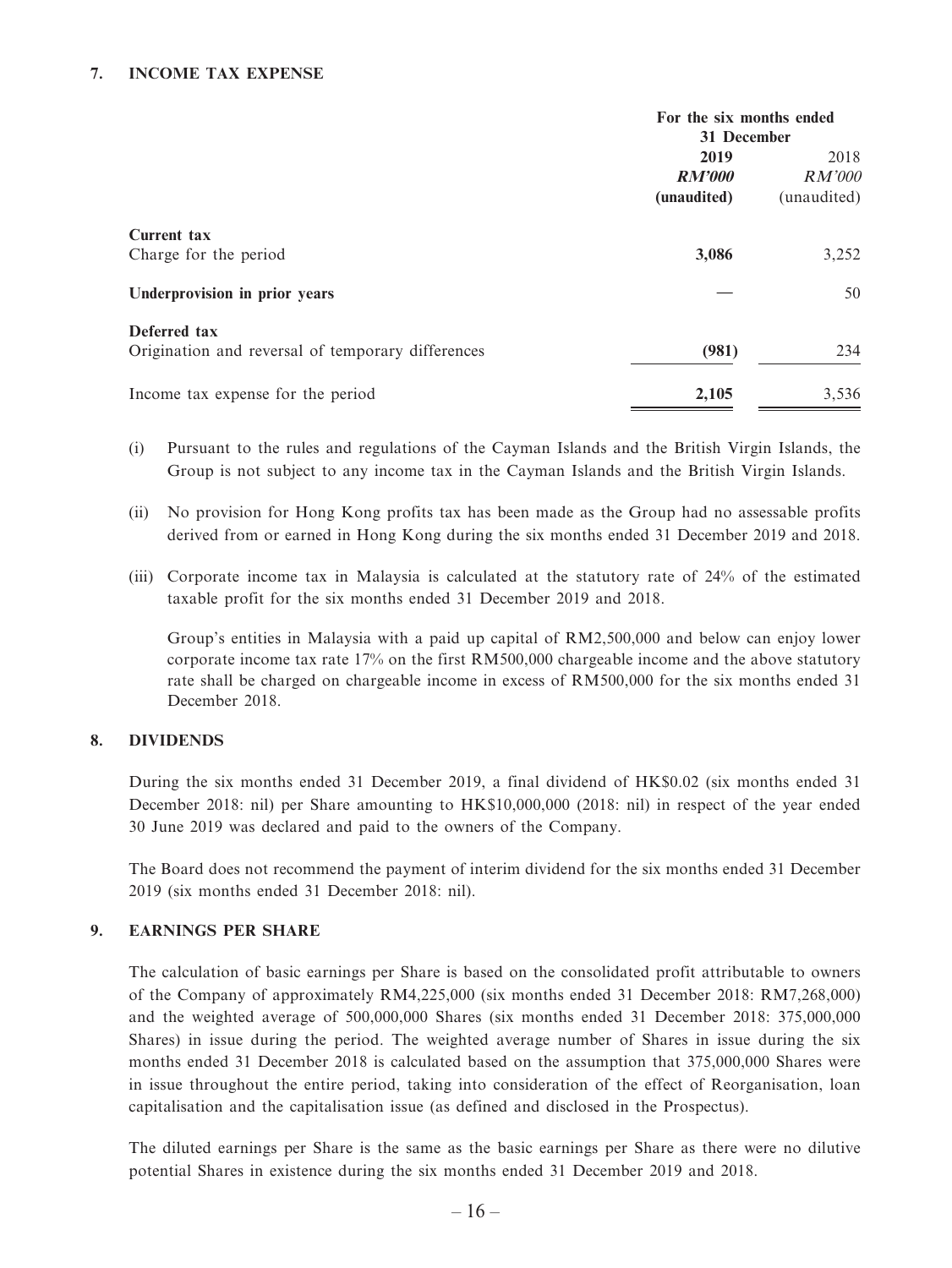#### **10. MOVEMENTS IN PROPERTY, PLANT AND EQUIPMENT AND RIGHT-OF-USE ASSETS**

#### **Property, plant and equipment**

During the six months ended 31 December 2019, the Group paid approximately RM17,000 (unaudited) (six months ended 31 December 2018: RM425,000) for the acquisition of property, plant and equipment.

During the six months ended 31 December 2019, the Group disposed of certain property, plant and equipment with an aggregate carrying amount of approximately RM11,000 (unaudited) for cash proceeds of approximately RM57,000 (unaudited), resulting in a gain on disposal of approximately RM46,000 (unaudited).

During the six months ended 31 December 2018, the Group disposed of certain motor vehicles to the directors of the Company with an aggregate carrying amount of approximately RM850,000 (unaudited) at a total consideration of RM1,570,000 (unaudited) which was settled through current account with directors, resulting in a gain on disposal of approximately RM720,000 (unaudited).

During the six months ended 31 December 2019, the Group has written off property, plant and equipment with carrying amount of approximately RM12,000 (unaudited) (six months ended 31 December 2018: nil).

#### **Investment properties**

The Group's investment properties as at 31 December 2019 were carried out by an independent firm, KGV International Property Consultant (Johor) Sdn. Bhd., who have among their valuers registered with The Board of Valuers, Appraisers and Estate Agents, Malaysia, with recent experience in the location and category of property being valued. The fair value of investment properties located in Malaysia is determined using market comparison approach by reference to recent sales price of comparable properties on a price per square foot basis using market data which is publicly available. All of the fair value measurements of the Group's investment properties were categorised as level 2 of the fair value hierarchy. There were no transfers into or out of level 2 during the period. There is no fair value change of investment properties recognised directly in profit or loss for the six months ended 31 December 2019 (six months ended 31 December 2018: fair value loss of approximately RM581,000).

#### **Right-of-use assets**

During the current interim period, the Group applied the recognition exemption and practical expedients at the date of initial application of HKFRS 16 (i.e. 1 July 2019) (Note 3(c)). Other than that, the Group did not enter into other new lease agreements for the use of assets for more than 1 year.

#### **11. DEPOSIT AND PREPAYMENT FOR A LIFE INSURANCE POLICY**

During the six months ended 31 December 2019, a life insurance policy (the "**Policy**") was contracted to insure an executive director of the Company. Under the Policy, the beneficiary is a bank (the "**Bank**") and the total insured sum is approximately RM1.6 million. At inception of the Policy, the Group paid an upfront payment of approximately RM0.4 million. For any insured events happened to that executive director, the insured sum will first be used to settle the outstanding bank loan maintaining with the Bank by the Group and thereafter any excess portion will be payable to the Group. The Policy can be withdrawn at any time with surrender charges if such withdrawal occurs before the 10th anniversary from date of inception and cash refund will be based on the cash surrender value of the Policy at the date of withdrawal.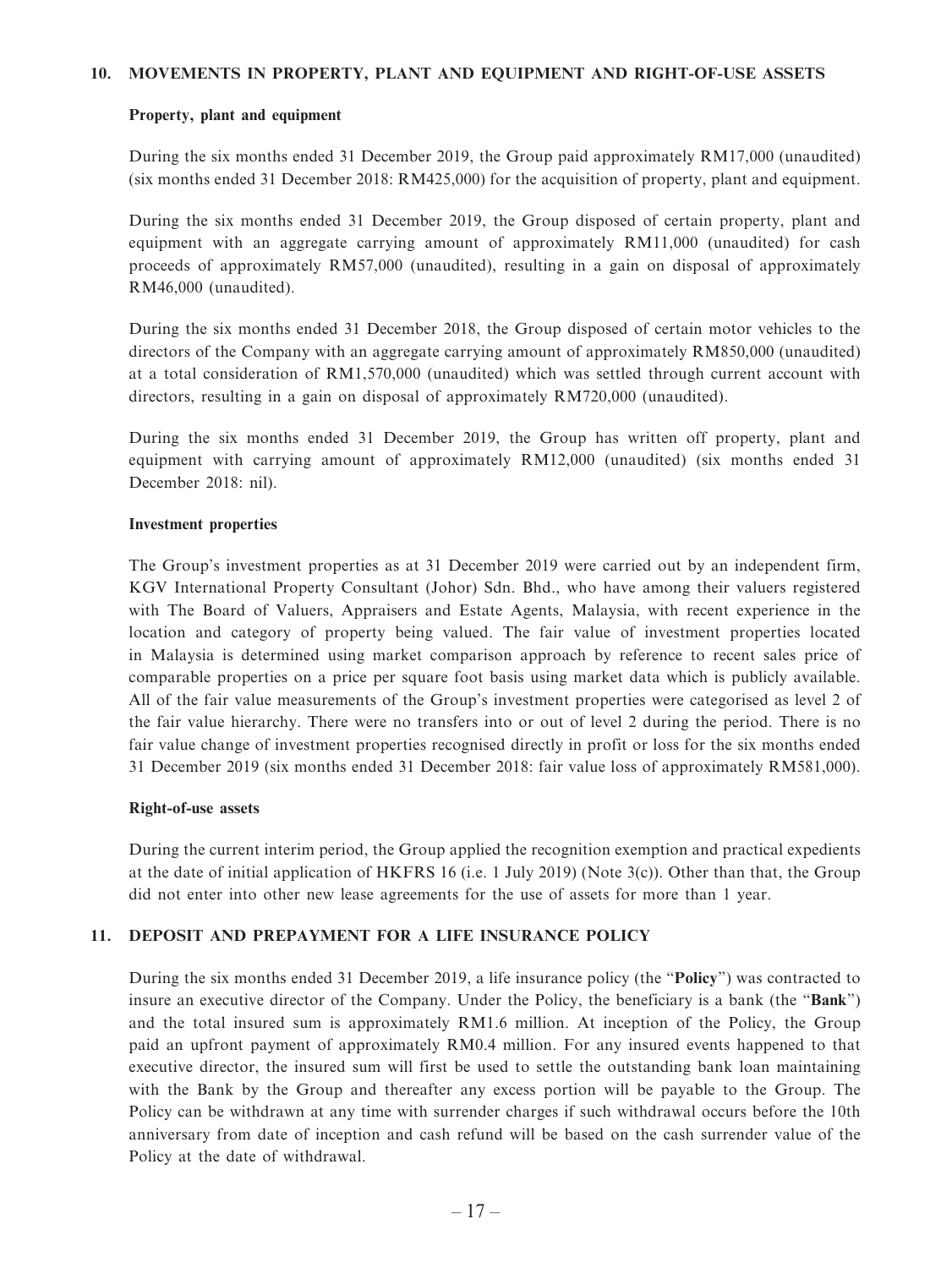As at 31 December 2019, the directors of the Company expect that the Policy will be terminated at the 10th anniversary from date of inception and there will be no specific surrender charges in accordance with the Policy. The directors of the Company consider that the expected life of the Policy will remain unchanged from the initial recognition.

#### **12. TRADE AND OTHER RECEIVABLES**

|                                                         | 31 December<br>2019<br><b>RM'000</b><br>(unaudited) | 30 June<br>2019<br>RM'000<br>(audited) |
|---------------------------------------------------------|-----------------------------------------------------|----------------------------------------|
| Trade receivables<br>Less: allowance for doubtful debts | 121,888<br>(3,599)                                  | 92,771<br>(1, 323)                     |
|                                                         |                                                     |                                        |
|                                                         | 118,289                                             | 91,448                                 |
| Deposits, prepayments and other receivable              | 10,884                                              | 13,992                                 |
|                                                         | 129,173                                             | 105,440                                |

#### **Aging analysis of trade receivables**

As at the end of each reporting period, the aging analysis of trade receivables based on the invoice date and net of loss allowance, is as follows:

|                   | 31 December   | 30 June   |
|-------------------|---------------|-----------|
|                   | 2019          | 2019      |
|                   | <b>RM'000</b> | RM'000    |
|                   | (unaudited)   | (audited) |
| Within 30 days    | 13,353        | 23,447    |
| $31$ to 60 days   | 12,886        | 22,239    |
| $61$ to $90$ days | 21,343        | 4,378     |
| Over 90 days      | 70,707        | 41,384    |
|                   | 118,289       | 91,448    |

Trade receivables are generally due within 14 to 30 days from the date of invoice.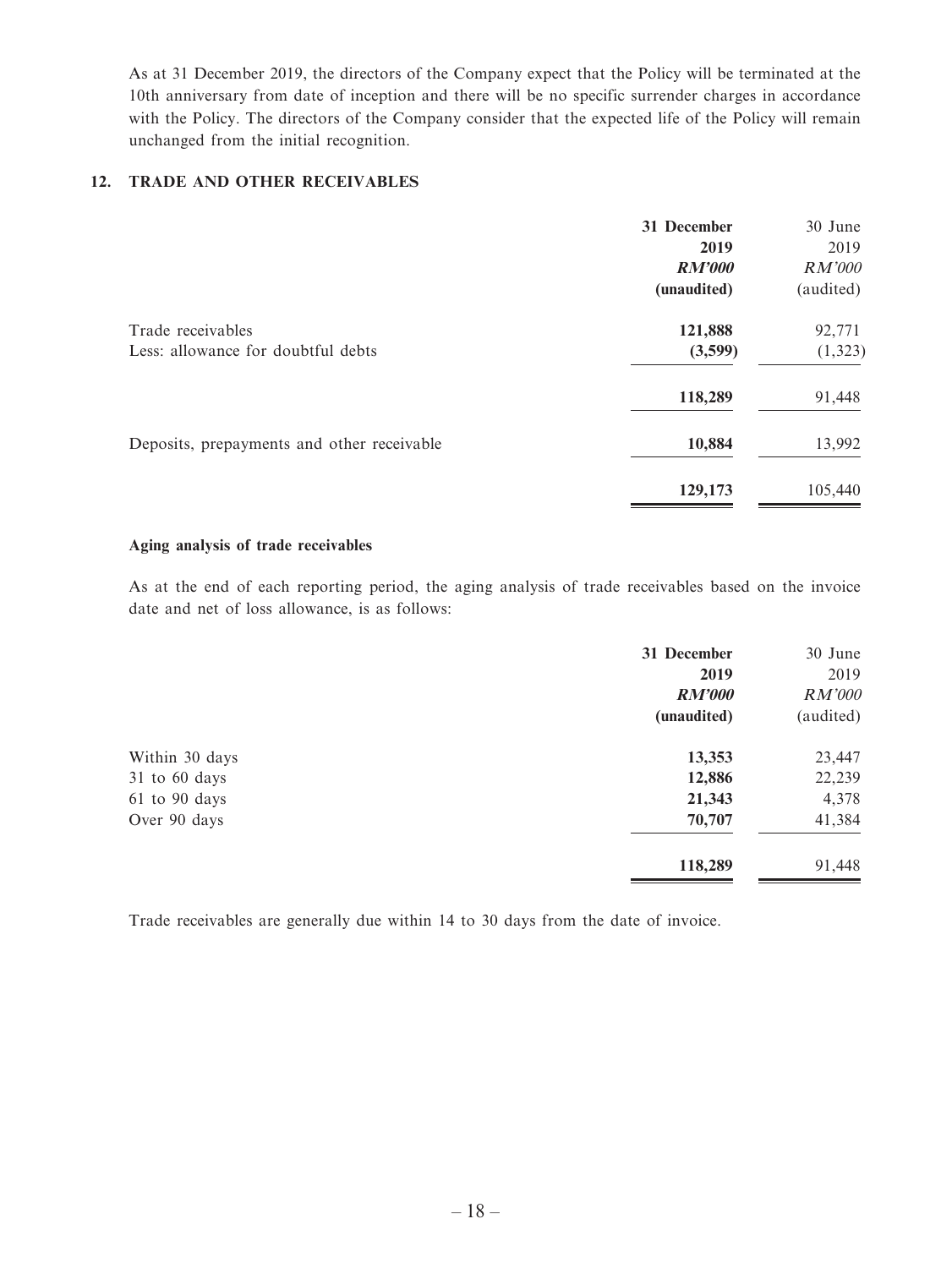#### **13. CONSTRUCTION CONTRACTS**

#### **(a) Contract assets**

The Group's contract assets are analysed as follows:

|                                                                                                                   | 31 December   | 30 June       |
|-------------------------------------------------------------------------------------------------------------------|---------------|---------------|
|                                                                                                                   | 2019          | 2019          |
|                                                                                                                   | <b>RM'000</b> | <i>RM'000</i> |
|                                                                                                                   | (unaudited)   | (audited)     |
| <b>Contract assets</b>                                                                                            |               |               |
| Arising from performance under construction contracts                                                             | 16,227        | 46,753        |
| Retention receivables                                                                                             | 30,787        | 55,529        |
|                                                                                                                   | 47,014        | 102,282       |
| Receivables from contracts with customers within the scope<br>of HKFRS 15, which are included in "Trade and other |               |               |
| receivables" (Note 12)                                                                                            | 118,289       | 91,448        |

As at 31 December 2019, the amounts of approximately RM8,006,000 (unaudited) (30 June 2019: RM8,401,000) included in the contract assets are expected to be recovered after more than one year, all of which relates to retention receivables.

#### **(b) Contract liabilities**

|                                      | 31 December   | 30 June       |
|--------------------------------------|---------------|---------------|
|                                      | 2019          | 2019          |
|                                      | <i>RM'000</i> | <i>RM'000</i> |
|                                      | (unaudited)   | (audited)     |
| <b>Contract liabilities</b>          |               |               |
| Construction contracts               |               |               |
| - Billings in advance of performance | 781           | 89            |
|                                      |               |               |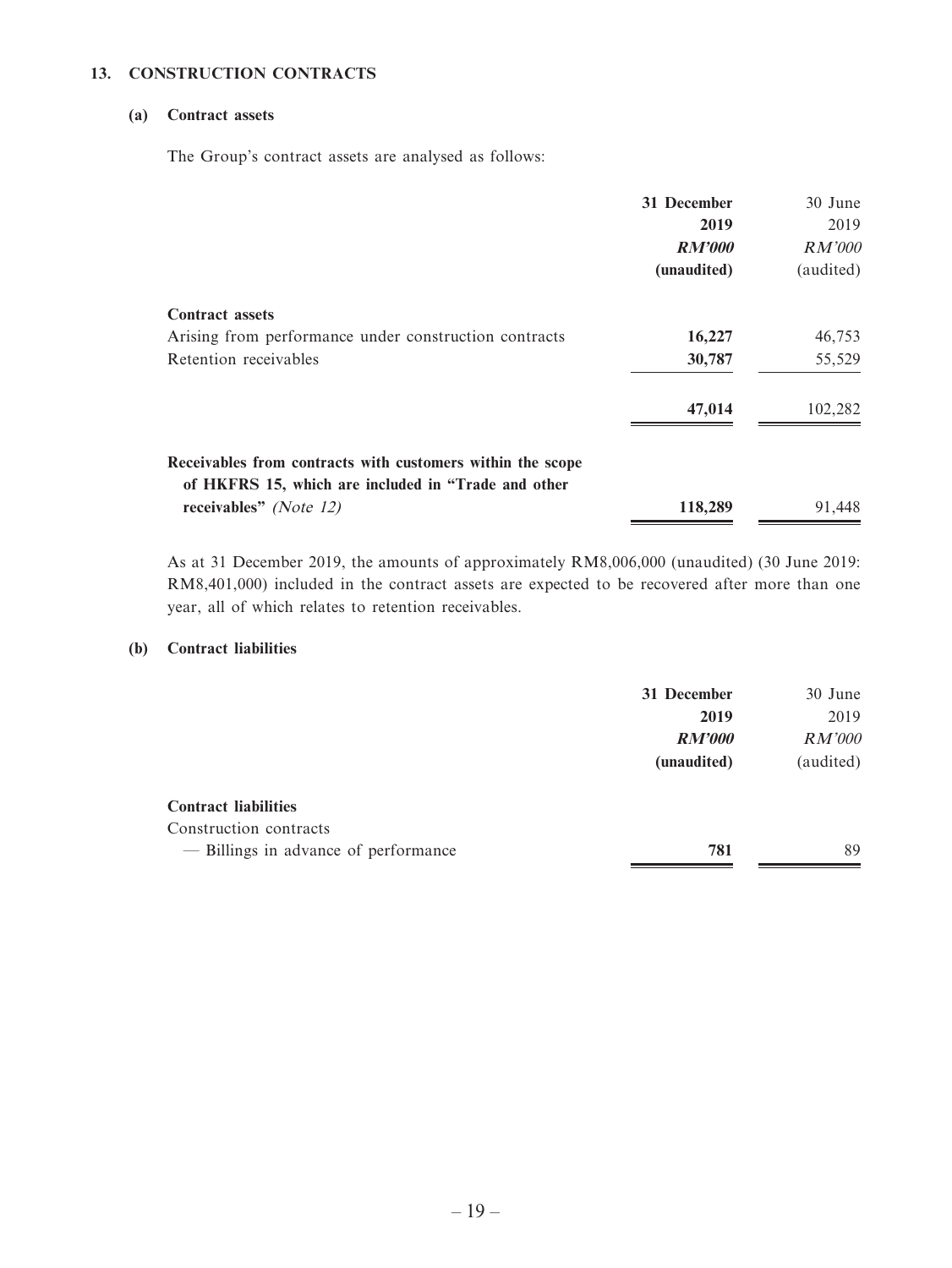#### **14. TRADE AND OTHER PAYABLES**

|                             | 31 December   | 30 June       |
|-----------------------------|---------------|---------------|
|                             | 2019          | 2019          |
|                             | <b>RM'000</b> | <i>RM'000</i> |
|                             | (unaudited)   | (audited)     |
| Trade payables              | 141,600       | 178,544       |
| Other payables and accruals | 923           | 3,111         |
| Retention payables          | 19,536        | 17,973        |
|                             | 162,059       | 199,628       |

Note: Except for the amounts of approximately RM5,726,000 (unaudited) (30 June 2019: RM7,994,000) included in the retention payables as at 31 December 2019 which are expected to be settled after one year, all of the trade and other payables are expected to be settled within one year or are repayable on demand.

#### **Aging analysis of trade payables**

As at the end of each reporting period, the aging analysis of trade payables, based on the invoice date, is as follows:

|                   | 31 December   | 30 June       |
|-------------------|---------------|---------------|
|                   | 2019          | 2019          |
|                   | <b>RM'000</b> | <b>RM'000</b> |
|                   | (unaudited)   | (audited)     |
| Within 30 days    | 21,253        | 59,892        |
| $31$ to $90$ days | 17,627        | 11,766        |
| Over 90 days      | 102,720       | 106,886       |
|                   | 141,600       | 178,544       |

#### **15. BANK LOAN**

|                                                            | 31 December   | 30 June       |
|------------------------------------------------------------|---------------|---------------|
|                                                            | 2019          | 2019          |
|                                                            | <i>RM'000</i> | <i>RM'000</i> |
|                                                            | (unaudited)   | (audited)     |
| Bank loan, secured, repayable within one year or on demand | 5,882         | 501           |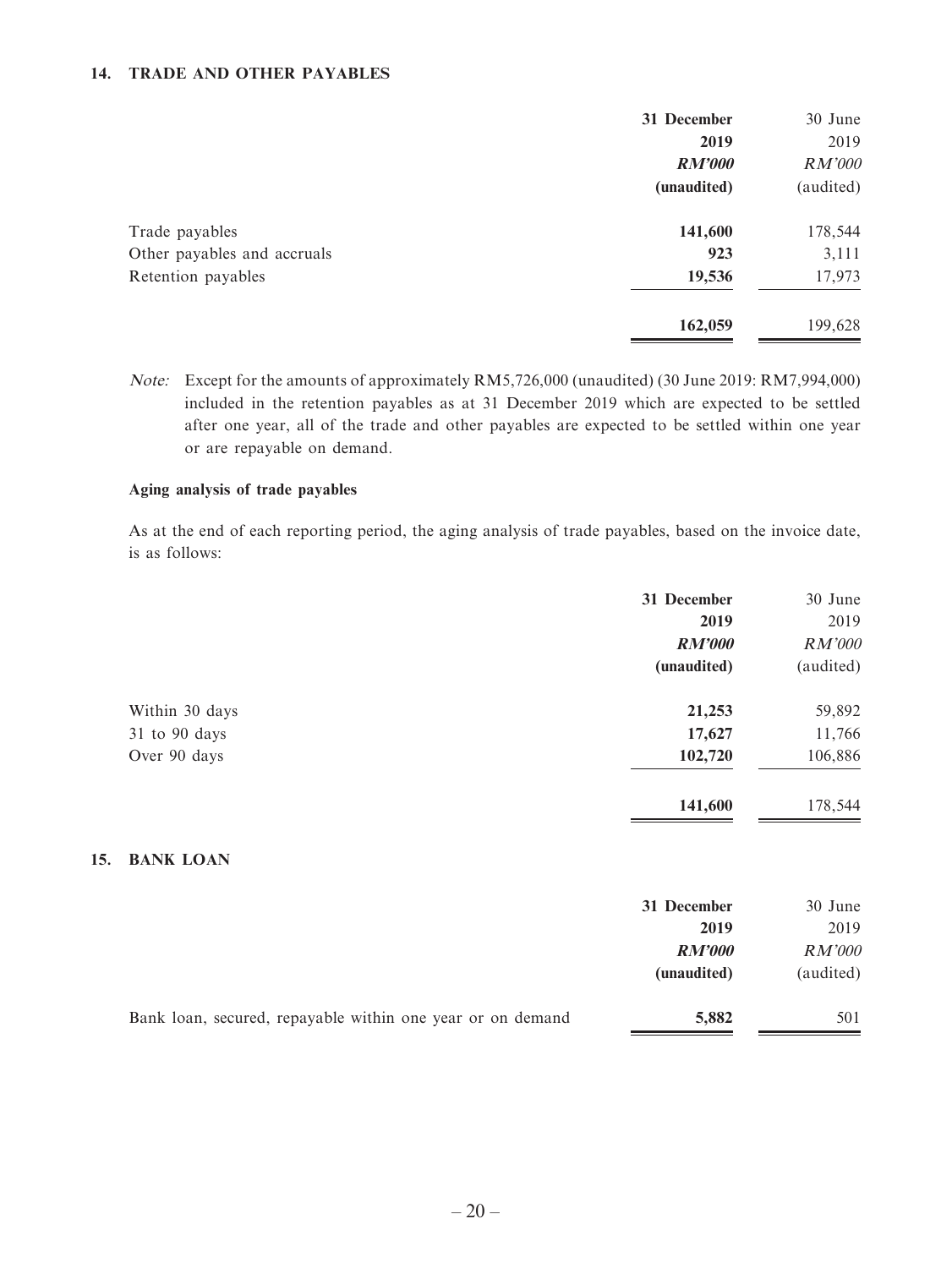#### **16. SHARE CAPITAL**

#### **Authorised Shares of HK\$0.01 each:**

|                                                            | No. of shares | <b>Amount</b><br><i>RM'000</i> |
|------------------------------------------------------------|---------------|--------------------------------|
| At 30 June 2019 (audited) and 31 December 2019 (unaudited) | 2,000,000,000 | 10,535                         |
| Issued and fully paid Shares of HK\$0.01 each:             |               |                                |
|                                                            | No. of Shares | <b>Amount</b><br><i>RM'000</i> |
| At 30 June 2019 (audited) and 31 December 2019 (unaudited) | 500,000,000   | 2,672                          |

#### **17. CAPITAL COMMITMENTS**

At the end of each reporting period, capital expenditures contracted for at the end of each reporting period but not provided for are as follows:

|           | 31 December   | 30 June       |
|-----------|---------------|---------------|
|           | 2019          | 2019          |
|           | <b>RM'000</b> | <b>RM'000</b> |
|           | (unaudited)   | (audited)     |
| Equipment | 370           | __            |

#### **18. SUBSEQUENT EVENTS**

On 19 February 2020, the Group entered into a deed of settlement agreement with Bukit Pelali Properties Sdn. Bhd. ("**Bukit Pelali**"), one of the customers and an independent third party to the Group, and Saling Syabas Sdn. Bhd. ("**Saling Syabas**"), one of the shareholders of Bukit Pelali and an independent third party to the Group, pursuant to which trade receivables owing from Bukit Pelali to the Group with total amount of approximately RM22,095,000 are deemed to be received by assignment of 40 properties owned by Saling Syabas with value of approximately RM22,095,000. Accordingly, trade receivables of approximately RM22,095,000 were derecognised and deposits paid for acquisition of investment properties were recognised as non-current assets until the title of the properties were transferred.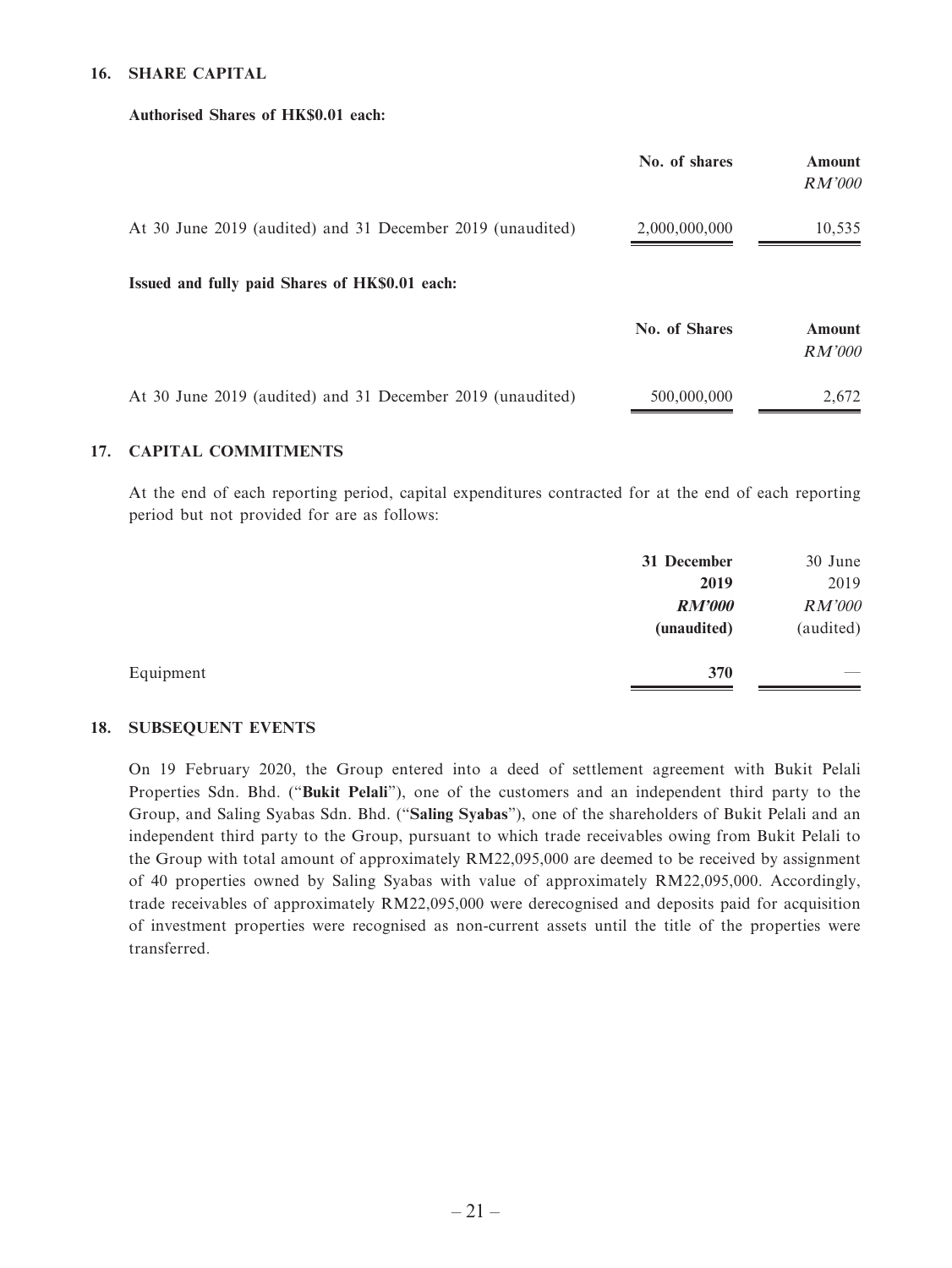# **MANAGEMENT DISCUSSION AND ANALYSIS**

### **BUSINESS REVIEW**

On 10 May 2019 (the "**Listing Date**"), the Shares were listed on the Main Board of the Stock Exchange.

The Group is an established engineering contractor based in Malaysia. The business is divided into two major types of services:

- Marine construction services core business, which can be categorised into:
	- (a) reclamation and related works, which include land reclamation and other marine civil works. Reclamation may involve soil investigation, hydrographic survey, pre-reclamation design, sand handling/filling, ground treatment, sand surcharge removal work and other related works. Marine civil works generally include construction of jetty, channel-crossing works, maintenance dredging and river diversion; and
	- (b) marine transportation, which involves transportation of marine sand, the filling material normally used in land reclamation, including the loading of marine sand extracted from the approved sand source onto sand carriers, carriage and delivery of marine sand to designated sites where the marine sand is unloaded to be used for land reclamation.
- Building and infrastructure services  $-$  the services include general building works in construction of properties and infrastructure works.

During the six months ended 31 December 2019, the Group had completed a total of 3 marine construction contracts, which are all reclamation and related works contracts with an aggregate original contract sum of approximately RM7.8 million, and a total of 5 building and infrastructure contracts with an aggregate original contract sum of approximately RM50.1 million.

As at 31 December 2019, the Group had 6 ongoing marine construction contracts comprising 3 reclamation and related works contracts, 2 marine transportation contracts and 1 reclamation and related works and marine transportation contract with an aggregate original contract sum of approximately RM500.7 million, and 11 ongoing building and infrastructure contracts with an aggregate original contract sum of approximately RM483.0 million.

During the six months ended 31 December 2019, the Group had submitted 1 quotation for marine construction contract and 10 tenders and 5 quotations for building and infrastructure contracts with aggregate original contract sum of approximately RM782.3 million. Together with 4 tenders and 8 quotations with an expected contract sum of approximately RM692.6 million submitted which had yet to received results as at 30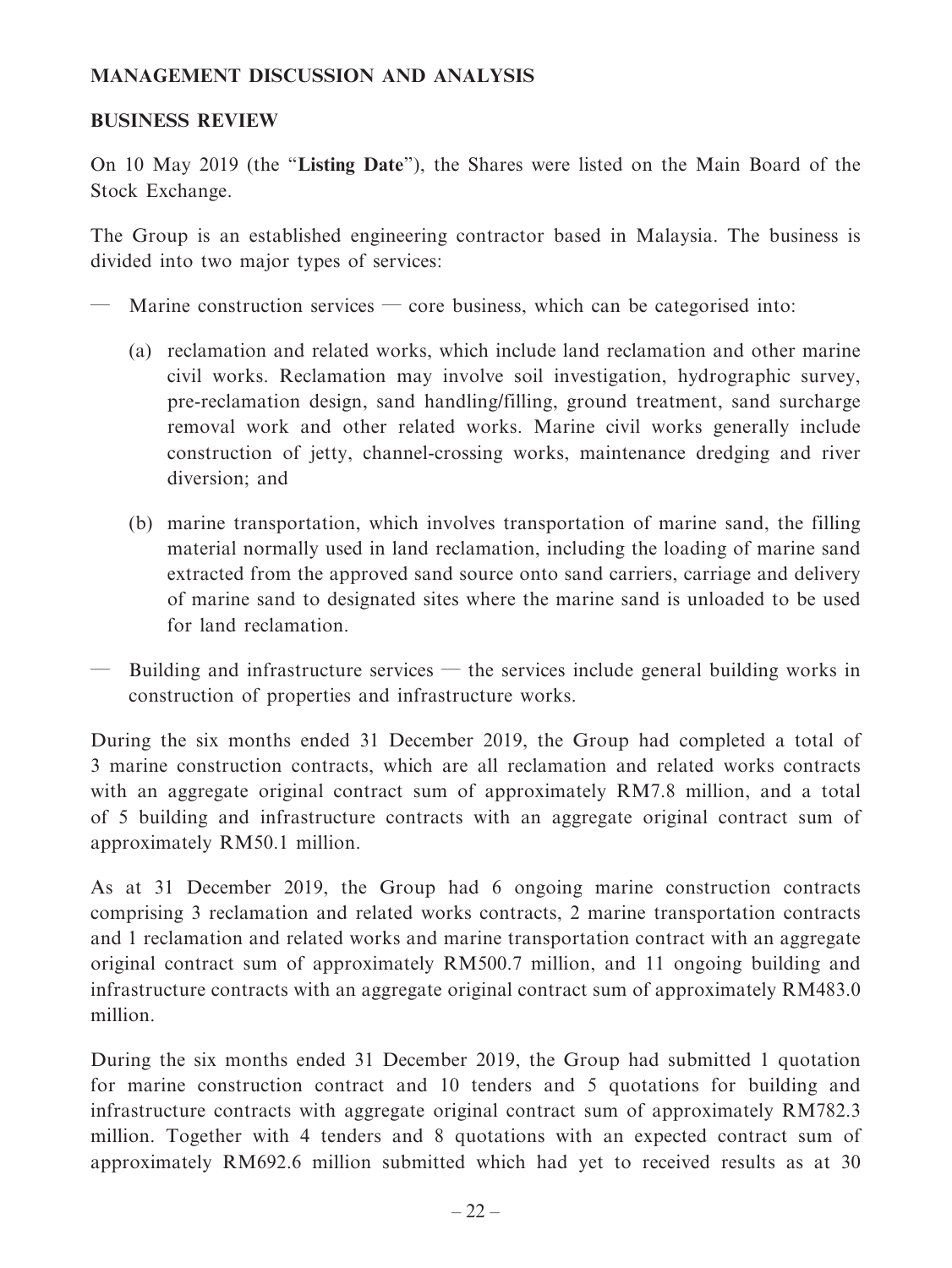June 2019 (including the impact of revised quotation amount submitted subsequently), the Group had been awarded 5 contracts with an aggregate original contract sum of approximately RM40.4 million. Amongst of the awarded contracts, 3 were awarded from new customers. As at 31 December 2019, the Group submitted 10 tenders and 6 quotations with an aggregate expected contract sum of approximately RM1,076.1 million for which the results were still pending.

# **FINANCIAL REVIEW**

# **Revenue**

Revenue decreased by approximately RM79.4 million or 46.5% from approximately RM170.7 million for the six months ended 31 December 2018 to approximately RM91.3 million for the six months ended 31 December 2019. Such decrease was mainly due to the reduction in volume of work for marine construction services for the six months ended 31 December 2019 following the completion of certain key contracts which contributed to a substantial portion of the revenue for the six months ended 31 December 2018. The reduction of volume is further affected by the slowdown on the progress of the on-going projects as a result of change of work schedules initiated by the customers and as affected by adverse weather conditions; and further delay in the commencement of certain new contracts secured during the year ended 30 June 2019 given that certain customers required longer time to obtain government's approval on the commencement of marine construction work, and change of design layout by the customers.

### **Marine construction services**

Revenue from marine construction services represented approximately 39.5% of the total revenue for the six months ended 31 December 2019. It decreased by approximately RM68.6 million or 65.5% from approximately RM104.7 million for the six months ended 31 December 2018 to approximately RM36.1 million for the six months ended 31 December 2019.

Revenue from reclamation and related works, which represented approximately 25.2% of the total revenue from marine construction services for the six months ended 31 December 2019, decreased by approximately RM1.4 million or 13.3% from approximately RM10.5 million for the six months ended 31 December 2018 to approximately RM9.1 million for the six months ended 31 December 2019. Such decrease was mainly due to the slowdown on the progress of the on-going projects as a result of change of work schedules initiated by the customers and the reduction in volume of work following the completion of certain key contract such as the contract for the Forest City Project which contributed to a substantial portion of the revenue for the six months ended 31 December 2018.

Revenue from marine transportation, which represented approximately 74.8% of the total revenue from marine construction services for the six months ended 31 December 2019, decreased by approximately RM67.2 million or 71.3% from approximately RM94.2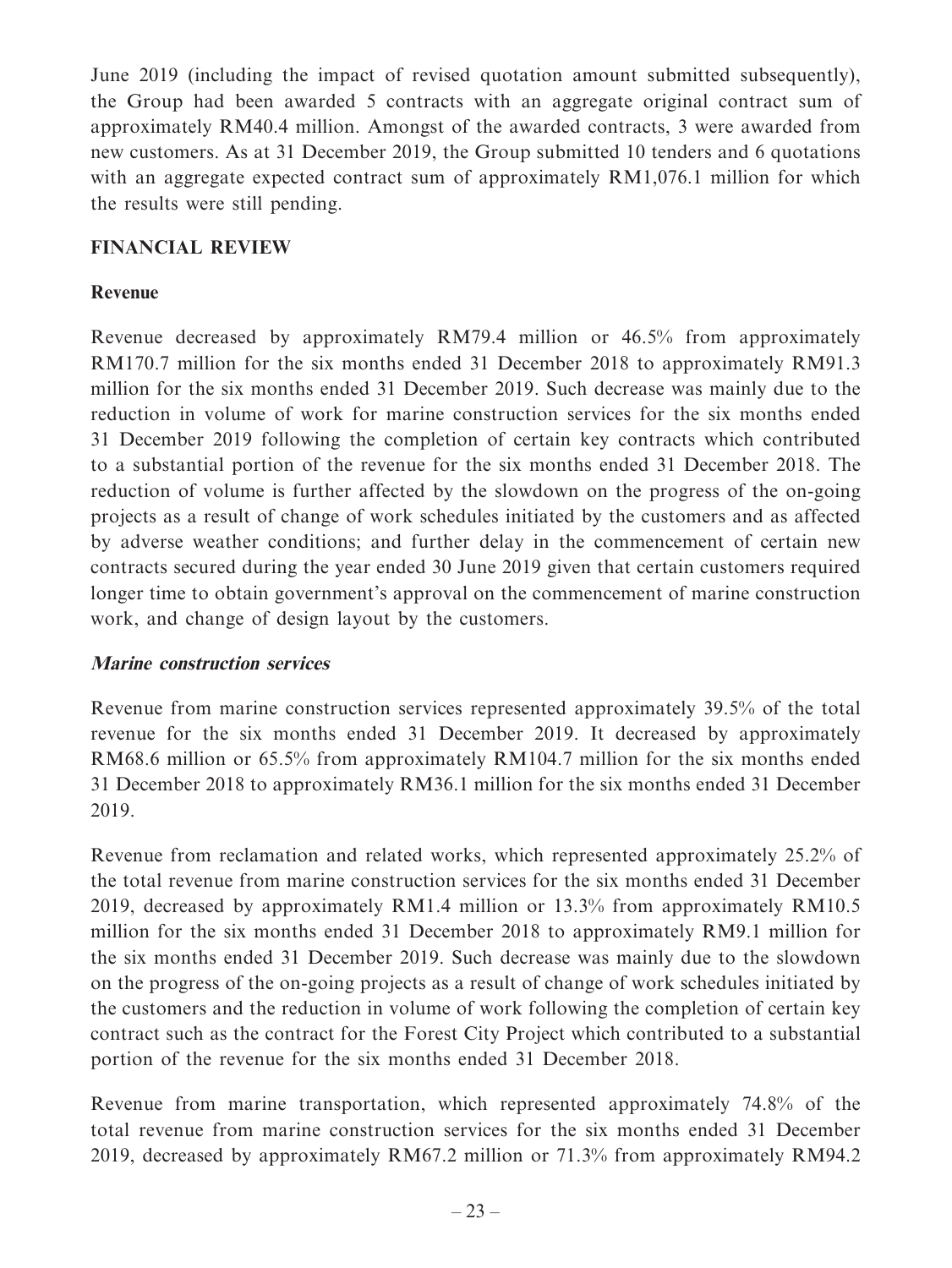million for the six months ended 31 December 2018 to approximately RM27.0 million for the six months ended 31 December 2019. Such decrease was mainly due to the delay in the commencement of certain new contracts given that certain customers required longer time to obtain government's approval on the commencement of marine construction work and the reduction in volume of sand transported following the completion of certain key contracts such as the contracts for the marine transportation of sand for the Lido Waterfront Project and the golf course of the Forest City Project which contributed to a substantial portion of the revenue for the six months ended 31 December 2018.

### **Building and infrastructure services**

Revenue from building and infrastructure services represented approximately 60.5% of the total revenue for the six months ended 31 December 2019. Revenue from building and infrastructure services decreased by approximately RM10.7 million or 16.2% from approximately RM65.9 million for the six months ended 31 December 2018 to approximately RM55.2 million for the six months ended 31 December 2019. Such decrease was mainly due to the slowdown on the progress of the on-going projects as a result of change of work schedules initiated by the customers during the six months ended 31 December 2019 compared with the six months ended 31 December 2018.

# **Gross profit and gross profit margin**

As a result of the decrease in revenue for the six months ended 31 December 2019, gross profit dropped by approximately RM2.3 million or 13.6% from approximately RM16.9 million for the six months ended 31 December 2018 to approximately RM14.6 million for the six months ended 31 December 2019.

The overall gross profit margin increased from 9.9% for the six months ended 31 December 2018 to 16.0% for the six months ended 31 December 2019. The increase was mainly due to higher gross profit margin achieved for certain contracts related to marine transportation services and building and infrastructure services, but offsetting by the lower gross profit margin for reclamation and related works.

### **Other revenue**

The other revenue decreased from approximately RM1.3 million for the six months ended 31 December 2018 to approximately RM1.2 million for the six months ended 31 December 2019, which was mainly due to the absence of bad debts recovered which was approximately RM0.9 million during the six months ended 31 December 2018, but offsetting by the increase in interest income of approximately RM1.0 million arising from depositing the unutilised portion of the net proceeds of the global offering of the Shares received by the Company in the Group's banks in Hong Kong and Malaysia during the six months ended 31 December 2019.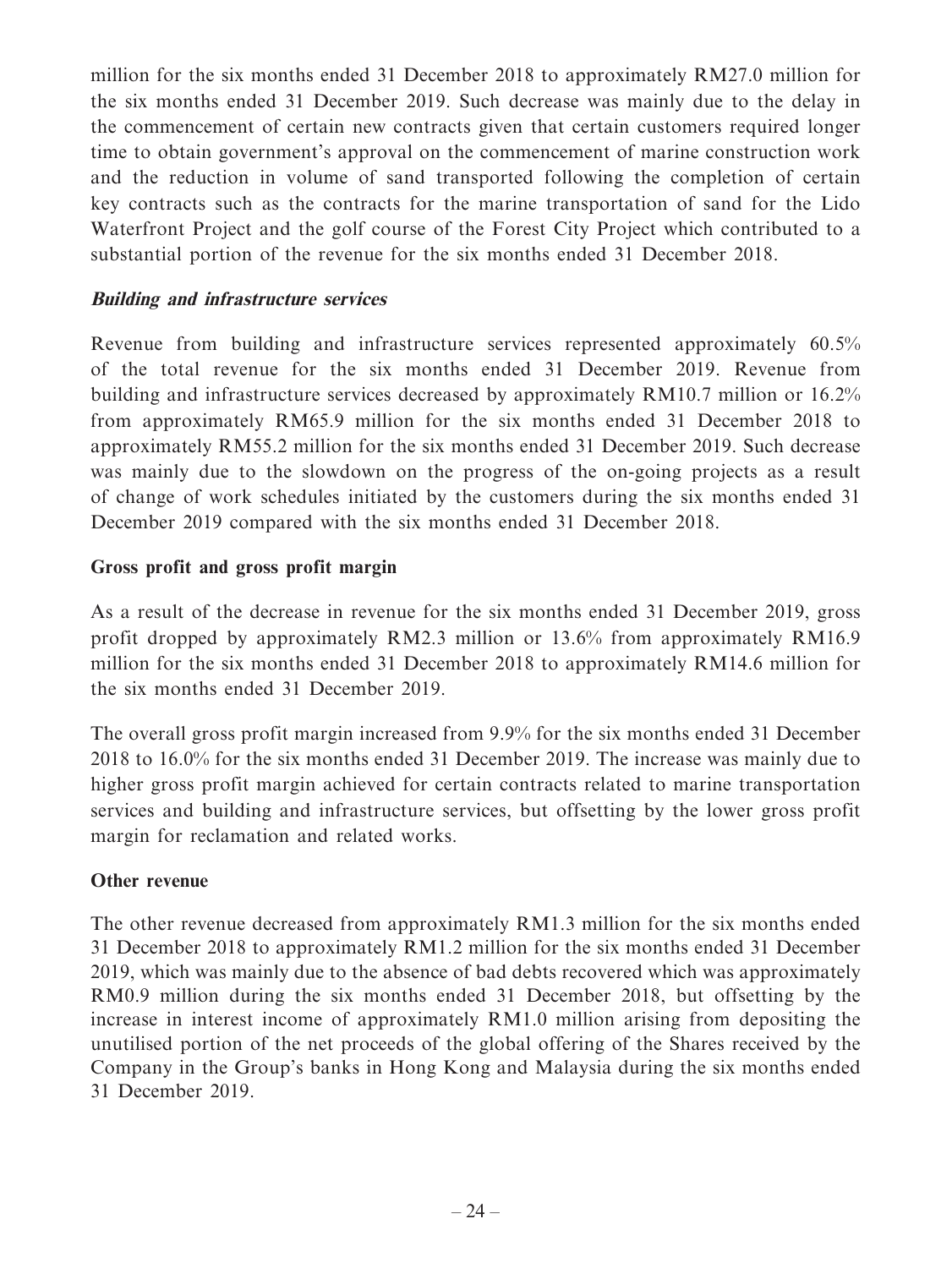### **Other net income**

Other net income was approximately RM0.1 million for the six months ended 31 December 2019 which mainly included net foreign exchange gain as compared with approximately RM0.3 million for the six months ended 31 December 2018 which comprised of net foreign exchange gain of approximately RM0.2 million and gain on disposal of certain motor vehicles of the Group of approximately RM0.7 million but netting off the fair value loss on investment properties of approximately RM0.6 million.

### **(Allowance)/reversal for impairment loss on trade receivables and contract assets**

Due to the initial application of HKFRS 9, the Group has measured the expected credit losses and recognised approximately RM3.9 million as the additional impairment losses at 1 July 2018. Such amounts were mainly attributable to the past due trade receivables and contract assets following the implementation of expected credit losses under HKFRS 9. As at 31 December 2018, the Group has remeasured the loss allowances and a reversal of impairment loss of approximately RM957,000 was recognised for the six months ended 31 December 2018 due to the reduction of past due trade receivables and contract assets. As at 31 December 2019, past due trade receivables and contract assets increased and additional allowances of approximately RM2.2 million was recognised for the six months ended 31 December 2019.

### **General and administrative expenses**

General and administrative expenses increased by approximately RM0.4 million or 5.0% from approximately RM8.0 million for the six months ended 31 December 2018 to approximately RM8.4 million for the six months ended 31 December 2019. Such increase was mainly due to the increase in staff cost and professional and compliance cost incurred netting off the absence of listing expenses after Listing for the six months ended 31 December 2019.

### **Income tax expenses**

Income tax expenses decreased by approximately RM1.4 million or 40.0% from approximately RM3.5 million for the six months ended 31 December 2018 to approximately RM2.1 million for the six months ended 31 December 2019. The decrease was mainly due to the reduction in profit before tax for the six months ended 31 December 2019 as compared with the six months ended 31 December 2018.

# **Finance costs**

Finance costs remained relatively stable at approximately RM0.1 million for both the six months ended 31 December 2019 and the six months ended 31 December 2018.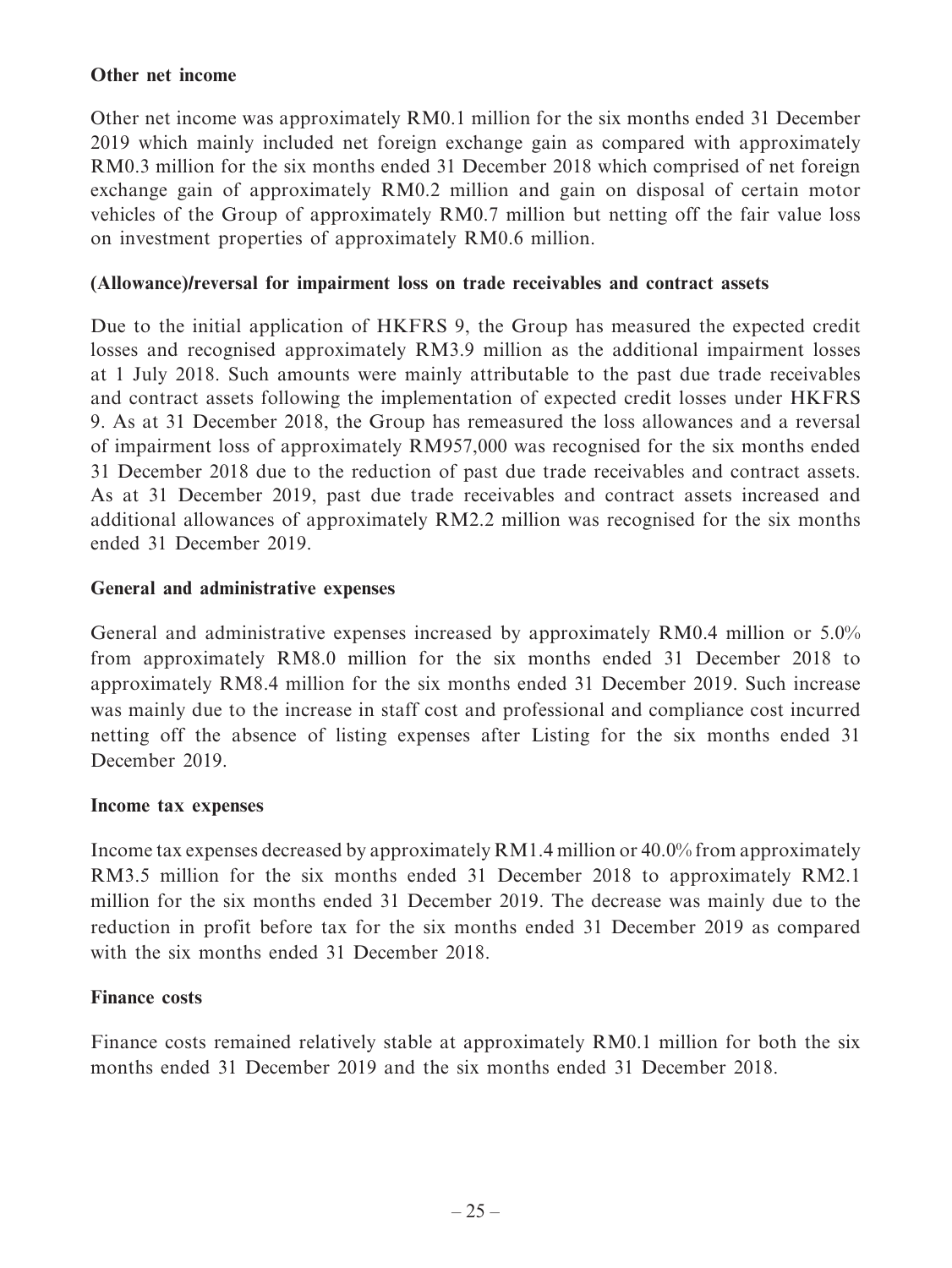# **Profit for the period attributable to owners of the Company**

The Group reported profit attributable to owners of the Company of approximately RM7.3 million for the six months ended 31 December 2018, decreased by approximately RM3.1 million to approximately RM4.2 million for the six months ended 31 December 2019.

### **Dividends**

The Board does not recommend the payment of interim dividend for the six months ended 31 December 2019 (six months ended 31 December 2018: nil).

# **CORPORATE FINANCE AND RISK MANAGEMENT**

# **Liquidity and Financial Resources**

The Group finances its working capital requirements through a combination of cash generated from operations, shareholder's equity and banking facilities.

The Group's policy is to regularly monitor its liquidity requirements and its compliance with lending covenants, to ensure that it maintains sufficient reserves of cash and readily realisable marketable securities and adequate committed lines of funding from major financial institutions to meet its liquidity requirements in the short and longer term.

As at 31 December 2019, the Group had cash and cash equivalents of approximately RM105.6 million (30 June 2019: RM114.6 million), fixed deposits with maturity over three months of approximately RM5.0 million (30 June 2019: nil) and pledged bank deposits of approximately RM7.0 million (30 June 2019: RM5.6 million). The decrement is mainly due to the net operating cash outflows during the six months ended 31 December 2019. All are denominated in Hong Kong dollars and RM.

As at 31 December 2019, the Group had bank loan of approximately RM5.9 million (30 June 2019: RM0.5 million) carrying interest rate at 7.70% (30 June 2019: 5.78%) and lease liabilities of approximately RM1.7 million (30 June 2019: RM2.3 million) carrying interest rate ranging from 4.6% to 8.2% (30 June 2019: ranging from 4.6% to 6.8%). All are denominated in RM.

The Group continued to maintain a healthy liquidity position. As at 31 December 2019, the current ratio remained stable at approximately 1.7 times (30 June 2019: 1.6 times). The gearing ratio increased from approximately 2.1% as at 30 June 2019 to approximately 5.6% as at 31 December 2019 which was mainly due to the increase in bank loan and lease liabilities and decrease in total equity of the Group. Gearing ratio is calculated based on the total loans and borrowings (which represent bank loans and lease liabilities) divided by total equity at the end of the year/period.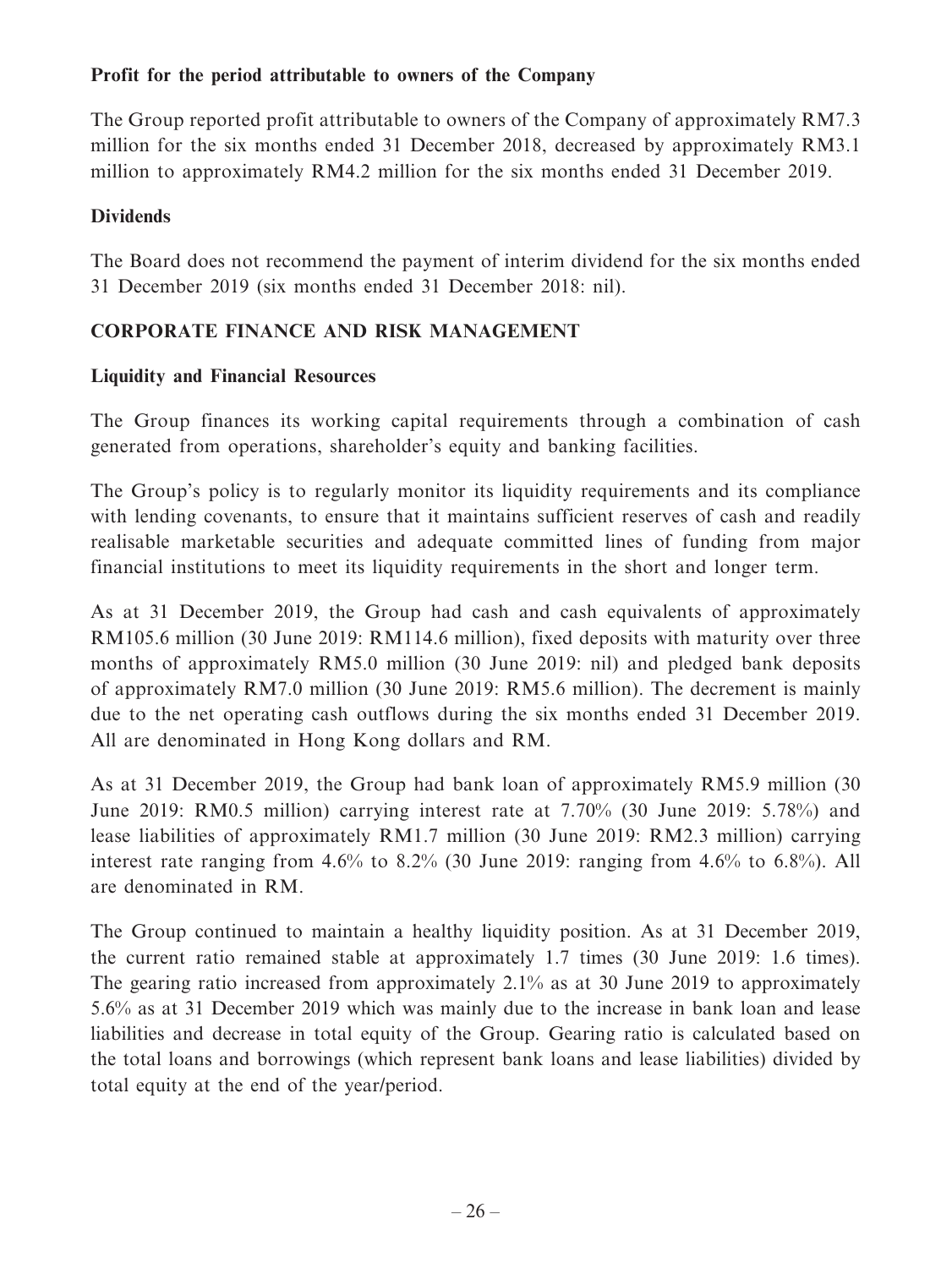# **Capital structure**

There had been no change in the capital structure of the Group during the six months ended 31 December 2019.

### **Capital commitments**

As at 31 December 2019, the Group had capital commitments of approximately RM0.4 million (30 June 2019: nil).

# **Pledge of assets**

As at 31 December 2019, pledged bank deposits of approximately RM7.0 million (30 June 2019: RM5.6 million) have been pledged to banks as security for banking facilities granted to the Group with approximately RM6.8 million (30 June 2019: RM5.6 million) related to performance bond. Pledged bank deposits related to performance bond includes (i) minimum amount of deposits pledged to a bank for a facility line for performance bond; (ii) sinking fund (calculated at 6% of the progress payment from the particular contract related to the corresponding performance bond); and (iii) interest income of deposits pledged to bank.

Investment properties with carrying amount of approximately RM3.3 million as at 30 June 2019 was pledged to a bank as security for bank facilities granted to the Group. The investment properties are discharged upon the settlement and cancellation of bank facilities during the six months ended 31 December 2019.

Trade receivables of approximately RM7.4 million (30 June 2019: nil) was pledged to a bank as security of the bank loan as at 31 December 2019.

### **Contingent liabilities**

As at 31 December 2019, the Group had contingent liabilities in respect of performance bonds for contracts in favour of customers of approximately RM4.3 million (30 June 2019: RM991,000).

The performance bonds were given by banks in favour of some of Group's customers as security for the due performance and observance of the Group's obligations under the contracts entered into between the Group and its customers. If the Group fails to provide satisfactory performance to its customers to whom performance bonds have been given, such customers may demand the banks to pay to them the sum or sums stipulated in such demand. The Group will then become liable to compensate such banks accordingly. The performance bonds will be released based on the terms of the respective contracts for the relevant customers. The performance bonds were secured and guaranteed by i) deposits with licensed bank of approximately RM6.8 million; and ii) corporate guarantees given by the Company.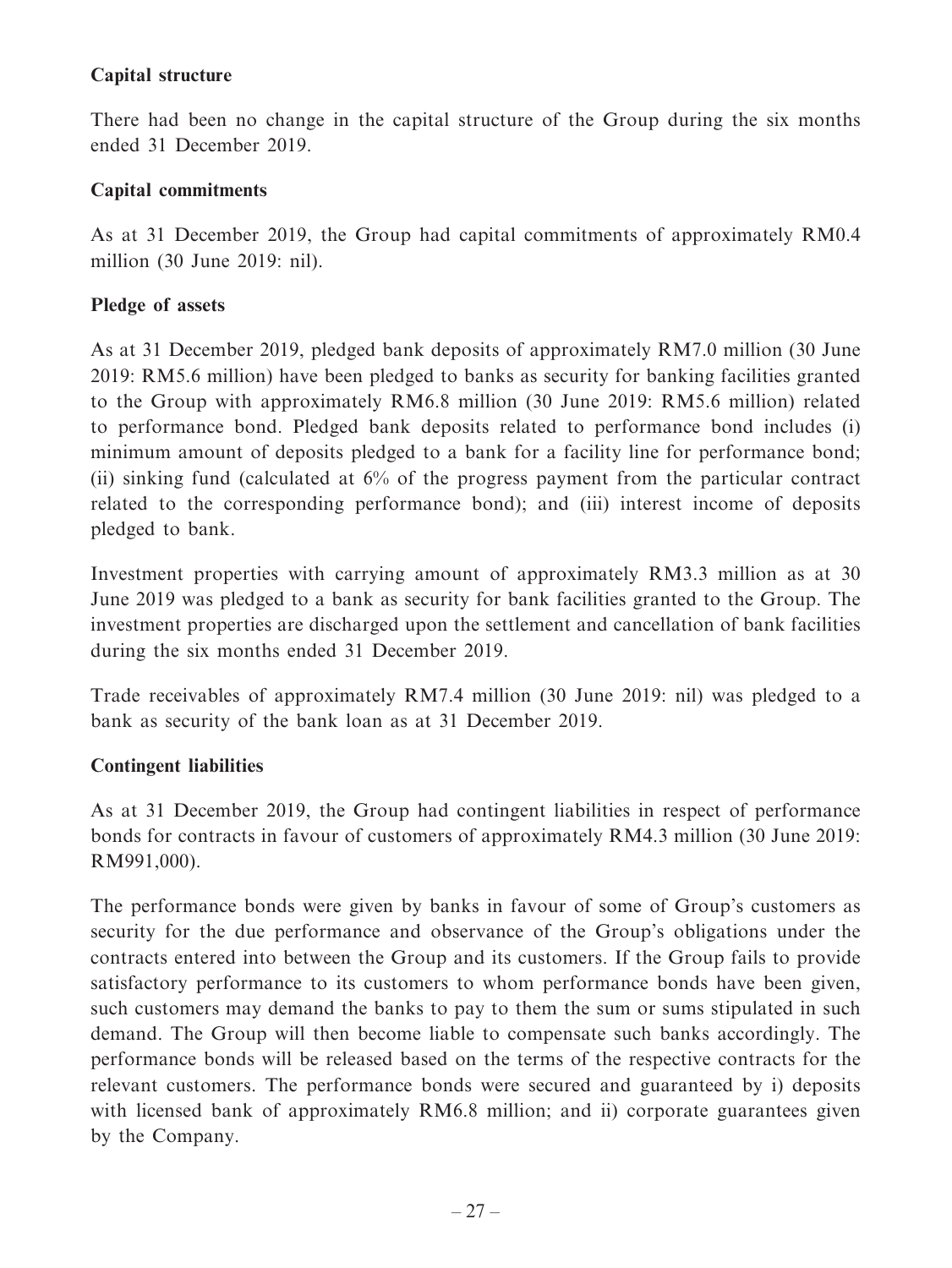### **Risk management**

# **Credit risk**

The Group's credit risk is primarily attributable to trade and other receivables, contract assets, fixed deposits with maturity over three months, pledged bank deposits and cash at banks. Management had a credit policy in place and the exposures to these credit risks are monitored on an ongoing basis.

The Group's exposure to credit risk is influenced mainly by the individual characteristics of each customer rather than the industry or country in which the customers operate and therefore significant concentrations of credit risk primarily arise when the Group had significant exposure to individual customers. As at 31 December 2019, 45% (30 June 2019: 43%) of the total gross trade receivables and contract assets was due from the Group's largest customer and 84% (30 June 2019: 98%) of the total gross trade receivables and contract assets were due from the Group's five largest customers.

Individual credit evaluations are performed on all customers requiring credit over a certain amount. These evaluations focus on the customer's past history of making payments when due and current ability to pay, and take into account information specific to the customer as well as pertaining to the economic environment in which the customer operates. Normally, the Group does not obtain collateral from customers.

Effective on 1 July 2018, the Group measures loss allowances for trade receivables and contract assets at an amount equal to lifetime expected credit losses, which is calculated using a provision matrix. Expected loss rates are based on actual loss experience over the past 2 years. These rates are adjusted to reflect differences between economic conditions during the period over which the historic data has been collected, current conditions and the Group's view of economic conditions over the expected lives of the receivables.

Cash and cash equivalents, fixed deposits with maturity over three months and pledged bank deposits are mainly placed with reputable financial institutions with high creditratings assigned by international credit-rating agencies. There has been no recent history of default in relation to these financial institutions.

# **Interest rate risk**

The Group exposed to fair value interest rate risk in relation to the Group's fixed-rate short-term fixed deposits with maturity over three months, pledged bank deposits and lease liabilities. The management of the Group considers that the Group's exposure from these fixed-rate short-term fixed deposits with maturity over three months, pledged bank deposits and lease liabilities to interest rate risk is not significant.

The Group's interest rate risk arises primarily from cash at banks and bank loan. Cash at banks and bank loan at variable rates expose the Group to cash flow interest rate risk. The Group does not anticipate significant impact to cash at banks and bank loan because the interest rates are not expected to change significantly.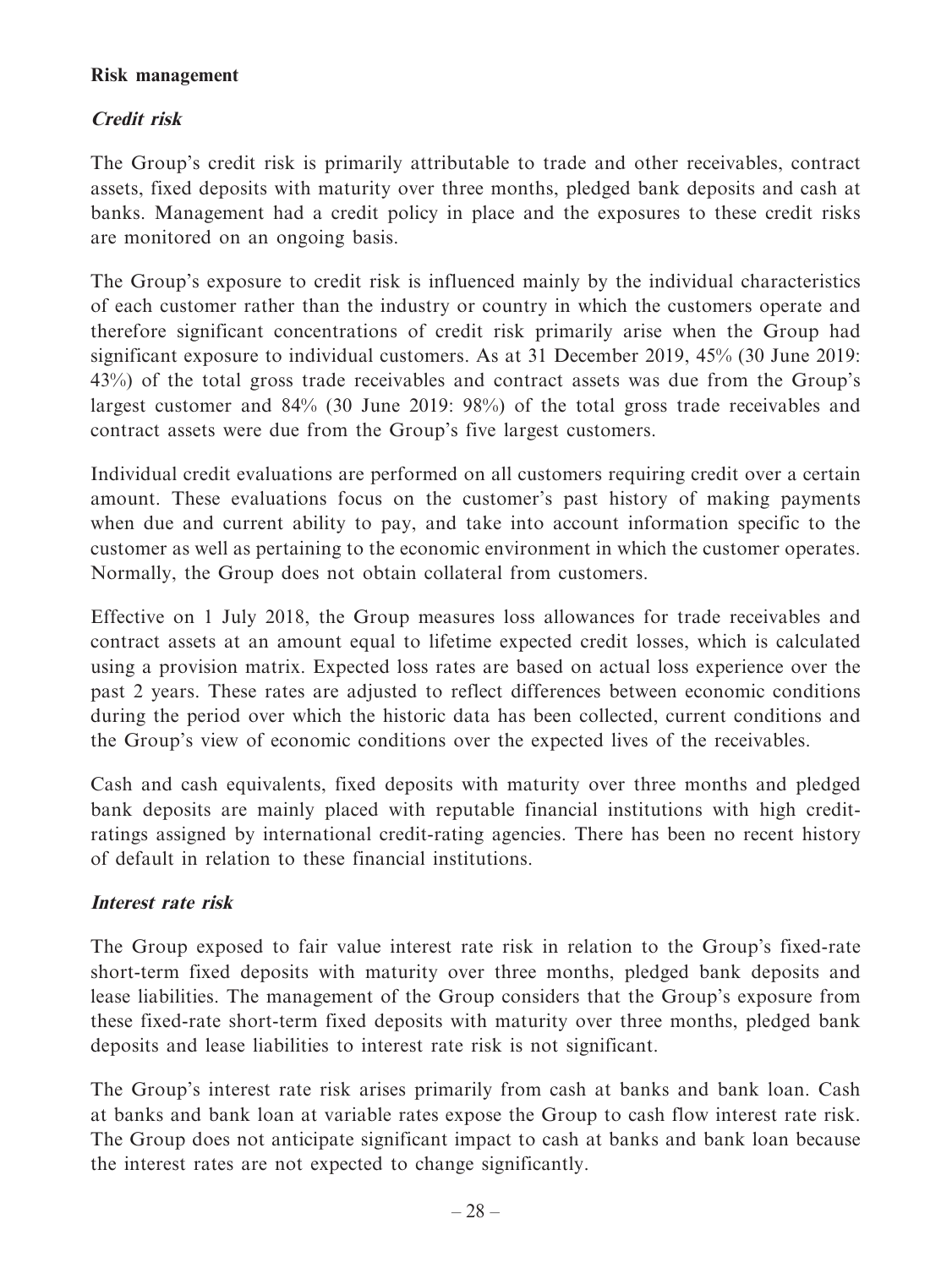### **Foreign currency exchange risk**

The Group undertakes certain transactions denominated in foreign currencies, hence exposure to exchange rate fluctuations arises. The Group currently does not have a foreign currency hedging policy. However, the management monitors foreign exchange exposure closely and to keep the net exposure to an acceptable level. The Group will consider hedging significant foreign currency exposure should the need arise.

For the risks and uncertainties facing by the Group, please refer to the section headed "Risk Factors" in the Prospectus.

# **SIGNIFICANT INVESTMENTS HELD**

Save as disclosed in this announcement, the Group did not hold any significant investments during the six months ended 31 December 2019.

# **FUTURE PLANS FOR MATERIAL INVESTMENTS AND CAPITAL ASSETS**

Save as disclosed in the Prospectus and this announcement, the Group did not have other plans for material investments and capital assets as at 31 December 2019.

# **MATERIAL ACQUISITIONS AND DISPOSALS**

The Group did not have any material acquisitions and disposals of subsidiaries, associates or joint ventures during the six months ended 31 December 2019.

# **EVENTS AFTER THE REPORTING PERIOD**

On 19 February 2020, the Group entered into a deed of settlement agreement with Bukit Pelali Properties Sdn. Bhd. ("**Bukit Pelali**"), one of the customers and an independent third party to the Group, and Saling Syabas Sdn. Bhd. ("**Saling Syabas**"), one of the shareholders of Bukit Pelali and an independent third party to the Group, pursuant to which trade receivables owing from Bukit Pelali to the Group with total amount of approximately RM22.1 million are deemed to be received by assignment of 40 properties owned by Saling Syabas with value of approximately RM22.1 million (the "**Properties**") ("**Deed of Settlement**"). The Directors are of the view that by entering into the Deed of Settlement, the Group's long outstanding trade receivables could be settled, and at the same time could diversify the Group's assets by acquiring the Properties. The Group ceases to be exposed to the credit risk associated with such outstanding trade receivables from Bukit Pelali. Since the value of the Properties for the purpose of settling the trade receivables was discounted from the market price, the Group's financial position could also be improved should the Properties be realised at the market price in the market.

Save as disclosed above, there were no other important events affecting the Group that have occurred since 31 December 2019 and up to the date of this announcement.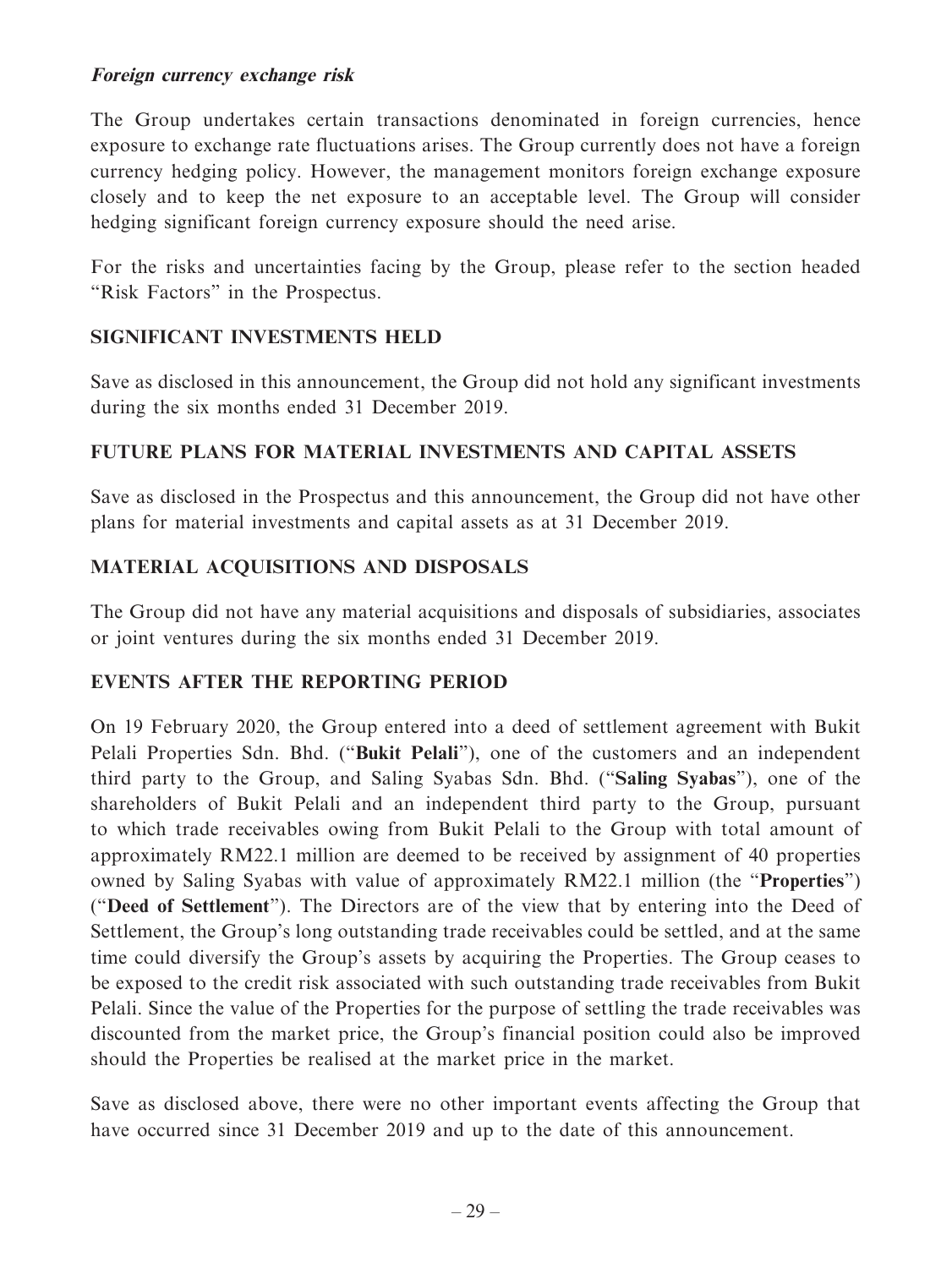# **EMPLOYEES AND REMUNERATION POLICIES**

As at 31 December 2019, excluding the Directors, the total number of full-time employees of the Group was approximately 74 (30 June 2019: 76). The Group determines the remuneration of its employees with references to market rates and individual's qualifications, experience, skills, performance and contributions. The Group regularly reviews compensation and benefits policies as well as the individual performance of employees and encourages the employees to pursue their professionalism and personal goals. The Company adopted a share option scheme so that the Company may grant options to the eligible persons as incentives or rewards for their contributions to the Group.

In addition, employees are always encouraged to attend job-related seminars, courses and programs organised by professional or educational institutions, in Malaysia, Hong Kong or other jurisdiction.

The Group is aware of the outbreak of the novel coronavirus pneumonia (COVID-19) epidemic (the "**Epidemic**") in China and confirmed cases in Hong Kong and Malaysia. The Group has deployed appropriate preventive measures to protect the employees and provide them with a healthy and hygienic environment both in office and sites.

# **PROSPECTS**

The actively evolving political development have affected the local economy and has in no small way impact the project schedules and design requirements of our customers as agreed during the initial awarding of the contracts to our Group. This affects the financial results for the six months ended 31 December 2019.

Despite the prevailing challenges, the Group remains positive on the prospects. There is no cancellation of contracts since the commencement of the year ending 30 June 2020. As per Economic Outlook 2020 issued by the Ministry of Finance Malaysia in October 2019, the construction industry is expected to grow on account of acceleration and revival of mega projects as well as building of affording homes. Various measures undertaken by the Malaysia government, including government's focus in enhancing the citizen's welfare with a commitment towards ensuring a balanced development in tandem with the economic growth by prioritising healthcare and affordable housing, improving access to rural basic infrastructure and the connectivity of the nation wide especially the underserved areas, present opportunities for construction work. Besides, Finance Minister of Malaysia mentioned that Malaysia government would announce a fiscal stimulus package to stimulate Malaysia's economy and mitigate any adverse repercussions from the Epidemic and other external uncertainties.

With the solid experiences in doing business in Malaysia, coupled with the Group's strong financial position and the opportunities for construction work, the Board is confident of the future prospects of the marine construction, building and infrastructure business.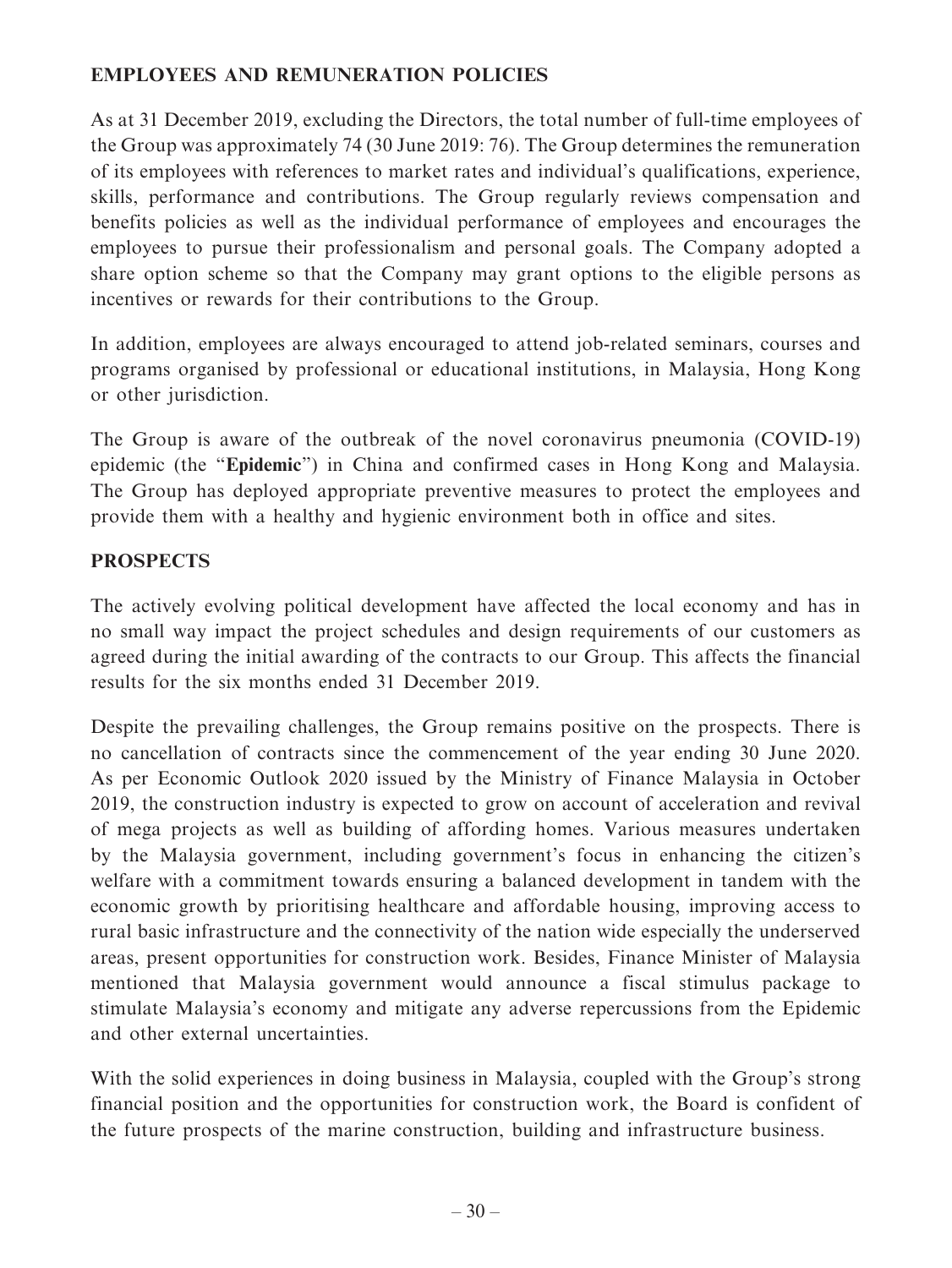In October 2019, the Group has set up a wholly-owned subsidiary in Hong Kong which is engaged in the trading business of sand and construction. On the other hand, the Company has been paying close attention to the Epidemic. The Directors expected that the Epidemic may affect the schedule of contracts and commencement of new and potential contracts related to the developers of the People's Republic of China ("**PRC**"). The Company will continue to monitor the development of the Epidemic and relevant governmental policies to take appropriate actions to minimise the risks arising from the Epidemic in all material aspects.

Going forward, the Group will continue to focus on the existing projects on hand which are mainly situated in Johor Bahru while continuing to procure new business opportunities including projects in public and private sector, inside and outside Johor Bahru. During the six months ended 31 December 2019, the Group has submitted various tenders and quotations for building and infrastructure projects with 3 of them are related to projects in Melaka and Pahang, other states in Malaysia.

# **USE OF PROCEEDS**

The net proceeds of the global offering of the Shares received by the Company were approximately HK\$125.2 million (approximately RM62.6 million) (Note 1), after deduction of underwriting fees and related listing expenses, of which HK\$15.0 million of the total amount of fees and expenses in connection with the global offering of the Shares had been paid from the proceeds of the pre-IPO investments. Set out below is the breakdown of use of net proceeds from the global offering of the Shares from the Listing Date up to 31 December 2019:

| Use of net proceeds as at<br>31 December 2019               | <b>RM</b> million | <b>Amount</b> Amount utilised<br><b>RM</b> million | <b>Total unutilised</b><br>balance brought<br>forward as at<br>31 December<br>2019<br><b>RM</b> million |
|-------------------------------------------------------------|-------------------|----------------------------------------------------|---------------------------------------------------------------------------------------------------------|
| Acquiring one rebuilt sand carrier from one of the existing |                   |                                                    |                                                                                                         |
| subcontractors for marine transportation services           | 36.2              |                                                    | 36.2                                                                                                    |
| Purchasing new land-based machineries                       | 4.6               |                                                    | 4.6                                                                                                     |
| Satisfying performance bonds requirement of prospective     |                   |                                                    |                                                                                                         |
| projects                                                    | 14.7              | $(1.6)$ (Note 3)                                   | 13.1                                                                                                    |
| Upgrading the information technology and project            |                   |                                                    |                                                                                                         |
| management systems                                          | 0.4               |                                                    | 0.4                                                                                                     |
| Recruiting and expanding management team for the building   |                   |                                                    |                                                                                                         |
| and infrastructure works                                    | 2.1               | (0.1)                                              | 2.0                                                                                                     |
| Working capital and general corporate purposes              | 4.6               | (4.6)                                              |                                                                                                         |
|                                                             | 62.6              | (6.3)                                              | 56.3                                                                                                    |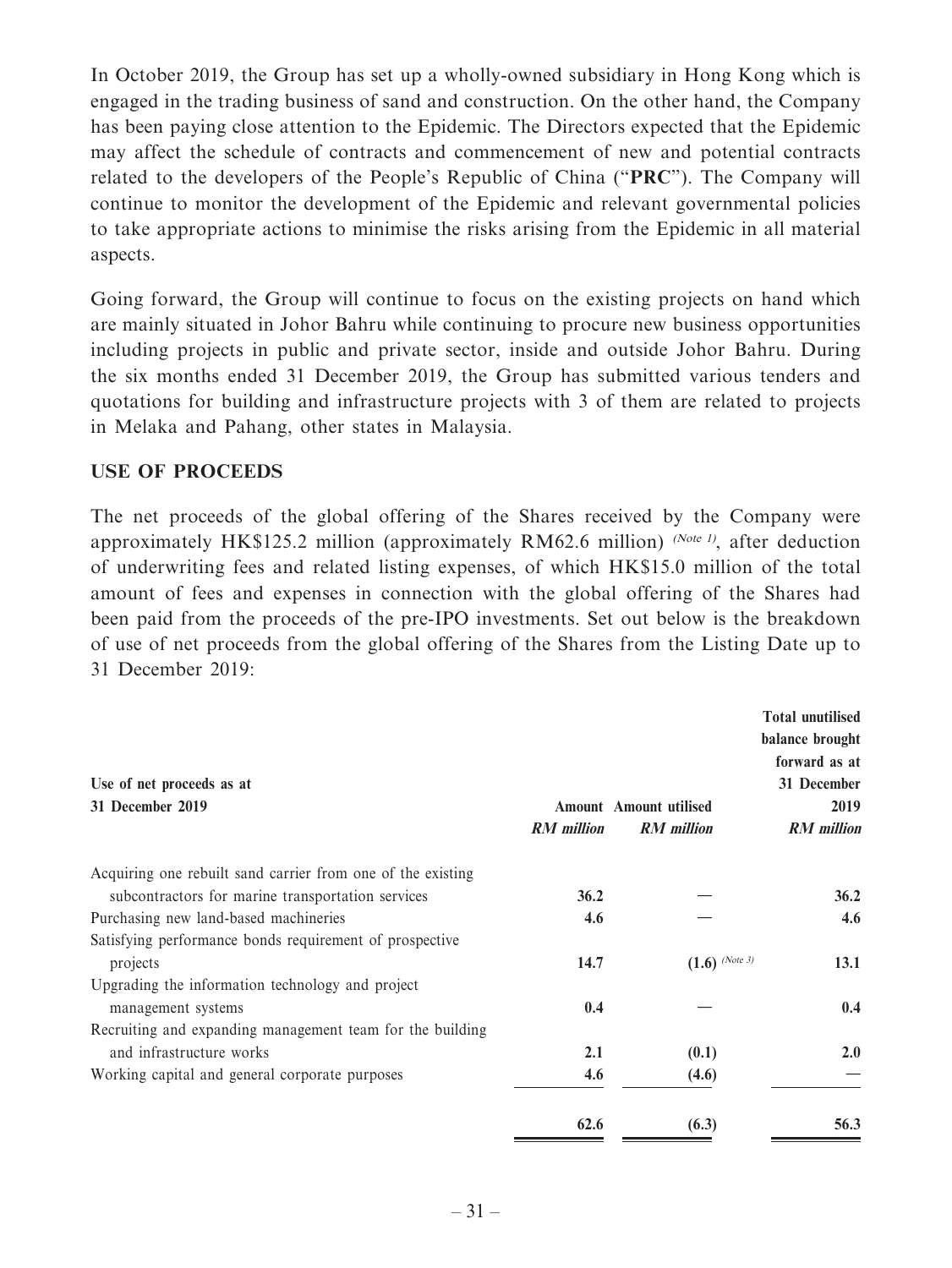Such utilisation of the net proceeds was in accordance with the proposed allocations as set out in the section headed "Future Plans and Use of Proceeds" in the Prospectus.

As at 31 December 2019, approximately RM56.3 million (representing approximately 89.9%) of the net proceeds from the global offering had not yet been utilised (Note 2). The unutilised portion of the net proceeds were deposited in the Group's banks in Hong Kong and Malaysia and is intended to be utilised in the manner consistent with the proposed allocation as set forth in the Prospectus.

Notes:

- (1) The net proceeds allocated for each specific use have been adjusted proportionally in the manner as stated in the Prospectus due to the difference between the estimated net proceeds and the actual net proceeds received.
- (2) Subsequent to the Listing, there was delay in the commencement of new construction contracts secured during the year ended 30 June 2019. The relevant portion of proceeds is expected to be utilised starting from 2020.
- (3) Included deposit and prepayment for a life insurance policy of approximately RM0.4 million for satisfying performance bonds requirements based on the terms of the bank guarantee facility line provided by a bank. Please refer to note 11 to the condensed consolidated financial statements for more details.

# **COMPLIANCE WITH THE CORPORATE GOVERNANCE CODE**

During the six months ended 31 December 2019 and up to the date of this announcement, the Board is of the view that the Company had adopted and complied with all applicable code provisions set out in the Corporate Governance Code in the Appendix 14 to the Listing Rules ("**CG Code**").

# **MODEL CODE FOR SECURITIES TRANSACTIONS BY THE DIRECTORS**

The Company adopted the Model Code for Securities Transactions by the Directors of Listed Issuers (the "**Model Code**") as set out in Appendix 10 to the Listing Rules as its own code of conduct regarding securities transactions of the Company by the Directors. The Company had made specific enquiry with all the Directors and the Directors confirmed that they have complied with the required standard as set out in the Model Code regarding securities transactions by the Directors during the six months ended 31 December 2019 and up to the date of this announcement.

# **PURCHASE, SALE OR REDEMPTION OF LISTED SECURITIES OF THE COMPANY**

Neither the Company nor any of its subsidiaries purchased, sold or redeemed any of the Company's listed securities during the six months ended 31 December 2019.